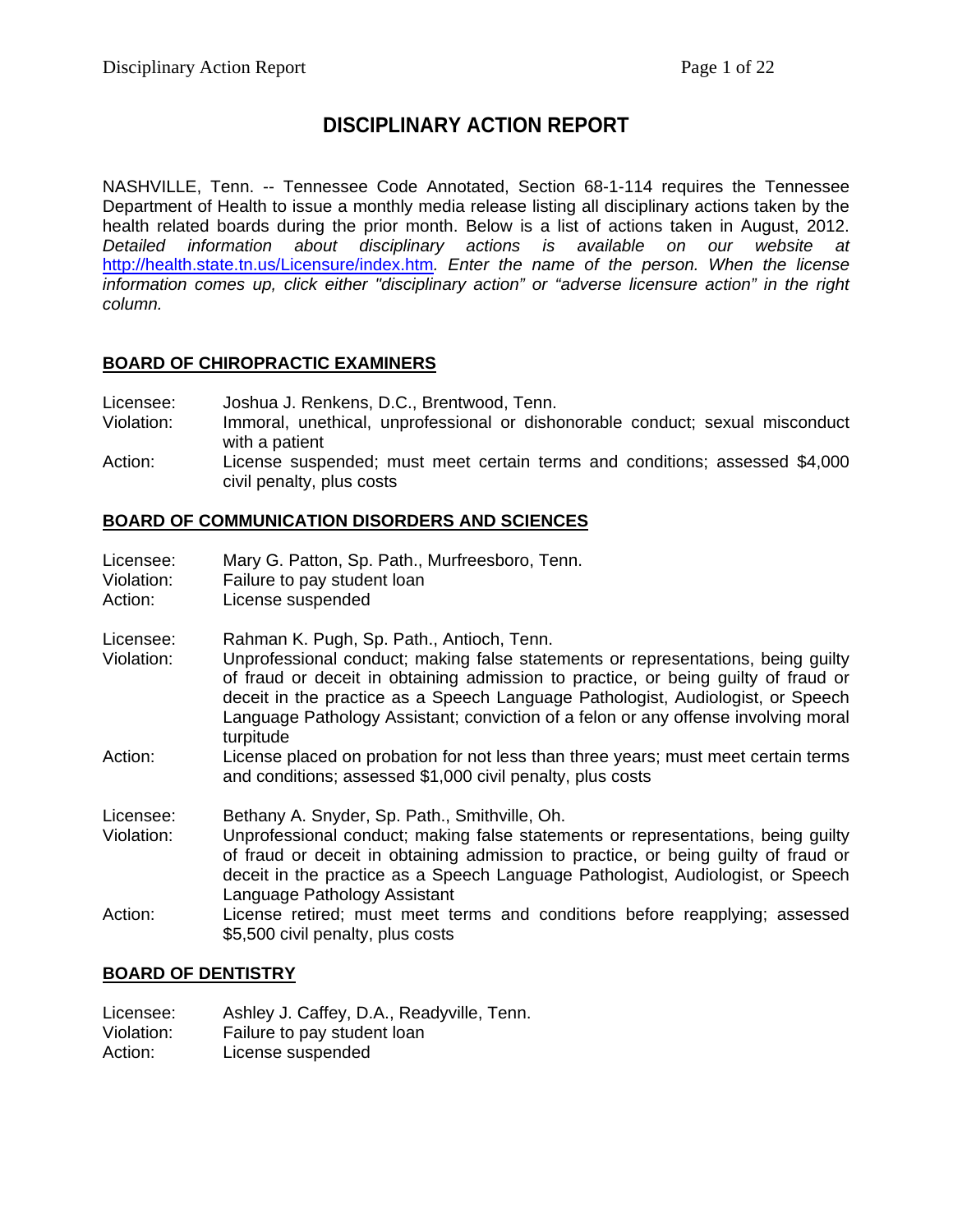## **BOARD OF MASSAGE LICENSURE**

| Licensee:  | Emily T. Arnold, L.M.T., Oakfield, Tenn.                                     |
|------------|------------------------------------------------------------------------------|
| Violation: | Failure to maintain sufficient continuing education credits                  |
| Action:    | Assessed \$775 civil penalty; must submit 31 continuing education credits    |
| Licensee:  | Malynda Barakadyn, L.M.T., Knoxville, Tenn.                                  |
| Violation: | Failure to maintain sufficient continuing education credits                  |
| Action:    | Assessed \$375 civil penalty; must submit 15 continuing education credits    |
| Licensee:  | Charles D. Barber, L.M.T., Knoxville, Tenn.                                  |
| Violation: | Failure to maintain sufficient continuing education credits                  |
| Action:    | Assessed \$475 civil penalty; must submit 19 continuing education credits    |
| Licensee:  | Pola L. Bernard, L.M.T., Sevierville, Tenn.                                  |
| Violation: | Failure to maintain sufficient continuing education credits                  |
| Action:    | Assessed \$200 civil penalty; must submit eight continuing education credits |
| Licensee:  | Justine M. Boland, L.M.T., Nashville, Tenn.                                  |
| Violation: | Failure to maintain sufficient continuing education credits                  |
| Action:    | Assessed \$775 civil penalty; must submit 31 continuing education credits    |
| Licensee:  | Kerry J. Brady, L.M.T., Holly Springs, MS.                                   |
| Violation: | Failure to maintain sufficient continuing education credits                  |
| Action:    | Assessed \$700 civil penalty; must submit 28 continuing education credits    |
| Licensee:  | Brownstones Day Spa, Massage Establishment, Crossville, Tenn.                |
| Violation: | Practiced on an expired license                                              |
| Action:    | Assessed \$1,000 civil penalty                                               |
| Licensee:  | Kathleen N. Campbell-Smith, L.M.T., Nashville, Tenn.                         |
| Violation: | Failure to maintain sufficient continuing education credits                  |
| Action:    | Assessed \$275 civil penalty; must submit 11 continuing education credits    |
| Licensee:  | Sara E Carder, L.M.T., Rossville, Ga.                                        |
| Violation: | Failure to maintain sufficient continuing education credits                  |
| Action:    | Assessed \$675 civil penalty; must submit 27 continuing education credits    |
| Licensee:  | Laura L. Chessor, L.M.T., Franklin, Tenn.                                    |
| Violation: | Failure to maintain sufficient continuing education credits                  |
| Action:    | Assessed \$775 civil penalty; must submit 31 continuing education credits    |
| Licensee:  | Regina R. Childress, L.M.T., Sewanee, Tenn.                                  |
| Violation: | Failure to maintain sufficient continuing education credits                  |
| Action:    | Assessed \$250 civil penalty; must submit 10 continuing education credits    |
| Licensee:  | Isom B. Clark, L.M.T., Memphis, Tenn.                                        |
| Violation: | Failure to maintain sufficient continuing education credits                  |
| Action:    | Assessed \$775 civil penalty; must submit 31 continuing education credits    |
| Licensee:  | Stephen W. Clark, L.M.T., Chattanooga, Tenn.                                 |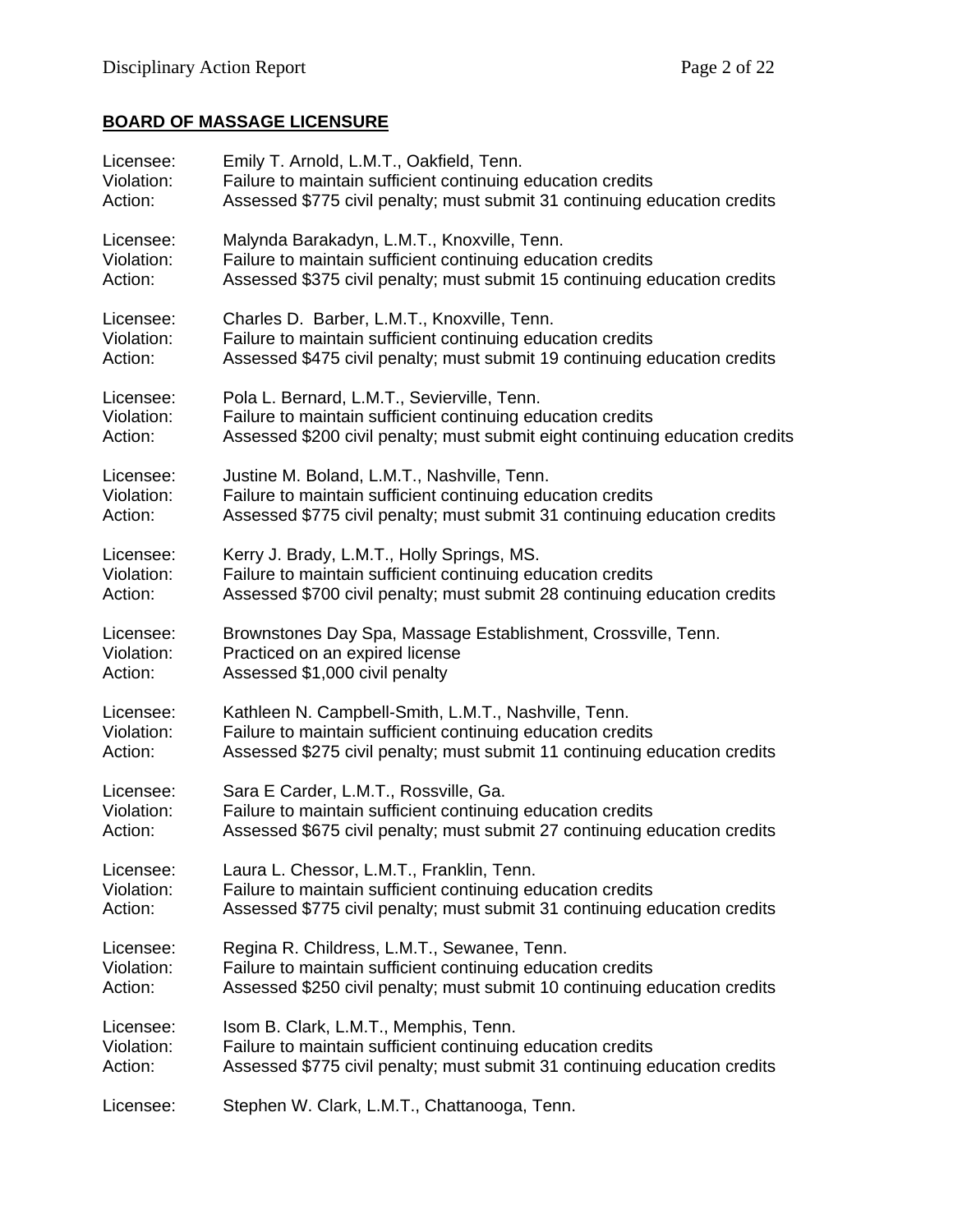| Violation: | Failure to maintain sufficient continuing education credits                  |
|------------|------------------------------------------------------------------------------|
| Action:    | Assessed \$250 civil penalty; must submit 10 continuing education credits    |
| Licensee:  | Jill C. Coleman, L.M.T., Knoxville, Tenn.                                    |
| Violation: | Failure to maintain sufficient continuing education credits                  |
| Action:    | Assessed \$200 civil penalty; must submit eight continuing education credits |
| Licensee:  | Jamie Colon-Orelup, L.M.T., Dover, Tenn.                                     |
| Violation: | Failure to maintain sufficient continuing education credits                  |
| Action:    | Assessed \$200 civil penalty; must submit eight continuing education credits |
| Licensee:  | Sharon L. Dasher, L.M.T., Waynesboro, Tenn.                                  |
| Violation: | Failure to maintain sufficient continuing education credits                  |
| Action:    | Assessed \$775 civil penalty; must submit 31 continuing education credits    |
| Licensee:  | Elizabeth J. Deeter, L.M.T., Knoxville, Tenn.                                |
| Violation: | Failure to maintain sufficient continuing education credits                  |
| Action:    | Assessed \$225 civil penalty; must submit nine continuing education credits  |
| Licensee:  | Jessica M. Dies, L.M.T., Knoxville, Tenn.                                    |
| Violation: | Failure to maintain sufficient continuing education credits                  |
| Action:    | Assessed \$200 civil penalty; must submit eight continuing education credits |
| Licensee:  | Kathleen M. Dombroski L.M.T., Nashville, Tenn.                               |
| Violation: | Failure to maintain sufficient continuing education credits                  |
| Action:    | Assessed \$300 civil penalty; must submit 12 continuing education credits    |
| Licensee:  | Angela L. Dugan, L.M.T., Red Bank, Tenn.                                     |
| Violation: | Failure to maintain sufficient continuing education credits                  |
| Action:    | Assessed \$275 civil penalty; must submit 11 continuing education credits    |
| Licensee:  | Michael D. Duke, L.M.T., Hendersonville, Tenn.                               |
| Violation: | Failure to maintain sufficient continuing education credits                  |
| Action:    | Assessed \$725 civil penalty; must submit 29 continuing education credits    |
| Licensee:  | Jennifer L. Erickson, L.M.T., Murfreesboro, Tenn.                            |
| Violation: | Failure to maintain sufficient continuing education credits                  |
| Action:    | Assessed \$775 civil penalty; must submit 31 continuing education credits    |
| Licensee:  | Shareca M. Fair, L.M.T., Memphis, Tenn.                                      |
| Violation: | Failure to maintain sufficient continuing education credits                  |
| Action:    | Assessed \$775 civil penalty; must submit 31 continuing education credits    |
| Licensee:  | Karen S. Fletcher, L.M.T., Woodbury, Tenn.                                   |
| Violation: | Failure to maintain sufficient continuing education credits                  |
| Action:    | Assessed \$775 civil penalty; must submit 31 continuing education credits    |
| Licensee:  | Marie T. Frenz, L.M.T., Nashville, Tenn.                                     |
| Violation: | Failure to maintain sufficient continuing education credits                  |
| Action:    | Assessed \$775 civil penalty; must submit 31 continuing education credits    |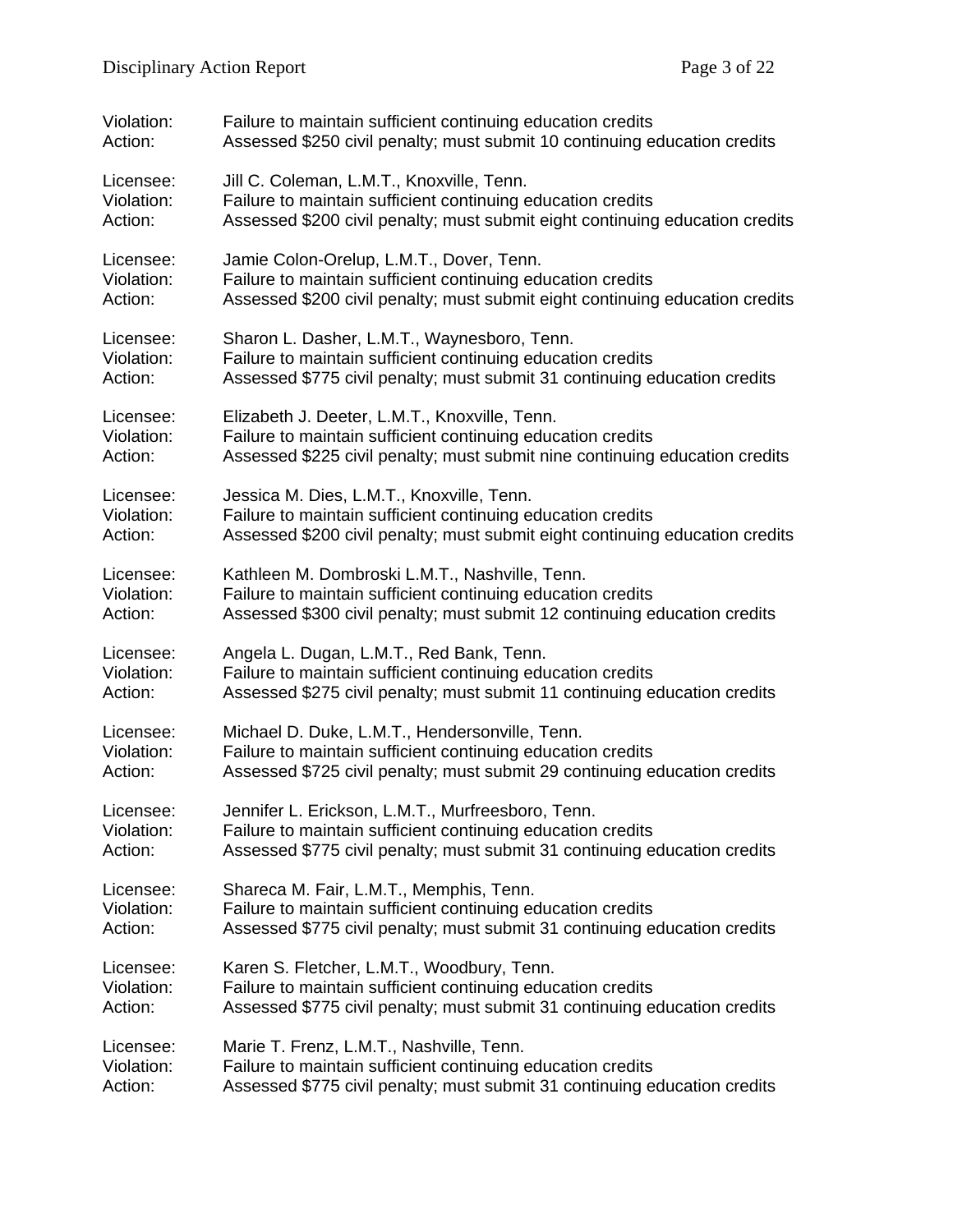| Licensee:  | Tanya E. Gattis, L.M.T., Nashville, Tenn.                                    |
|------------|------------------------------------------------------------------------------|
| Violation: | Failure to maintain sufficient continuing education credits                  |
| Action:    | Assessed \$175 civil penalty; must submit seven continuing education credits |
| Licensee:  | Alyssa D. Gatzimos, L.M.T., Ooltewah, Tenn.                                  |
| Violation: | Failure to maintain sufficient continuing education credits                  |
| Action:    | Assessed \$775 civil penalty; must submit 31 continuing education credits    |
| Licensee:  | Pamela A. Gilmore, L.M.T., Decatur, Tenn.                                    |
| Violation: | Failure to maintain sufficient continuing education credits                  |
| Action:    | Assessed \$250 civil penalty; must submit ten continuing education credits   |
| Licensee:  | Susan D. Goodman, L.M.T., Smyrna, Tenn.                                      |
| Violation: | Failure to maintain sufficient continuing education credits                  |
| Action:    | Assessed \$675 civil penalty; must submit 27 continuing education credits    |
| Licensee:  | Maria I. Guarde, L.M.T., Jackson, Tenn.                                      |
| Violation: | Failure to maintain sufficient continuing education credits                  |
| Action:    | Assessed \$775 civil penalty; must submit 31 continuing education credits    |
| Licensee:  | Jessalynn D. Hakanson, L.M.T., Nashville, Tenn.                              |
| Violation: | Failure to maintain sufficient continuing education credits                  |
| Action:    | Assessed \$350 civil penalty; must submit 14 continuing education credits    |
| Licensee:  | Donna G. Harrison, L.M.T., Lebanon, Tenn.                                    |
| Violation: | Failure to maintain sufficient continuing education credits                  |
| Action:    | Assessed \$675 civil penalty; must submit 27 continuing education credits    |
| Licensee:  | Tonya Y. Hicks, L.M.T., Christiana, Tenn.                                    |
| Violation: | Failure to maintain sufficient continuing education credits                  |
| Action:    | Assessed \$775 civil penalty; must submit 31 continuing education credits    |
| Licensee:  | Edna C. Hilliard, L.M.T., Sale Creek, Tenn.                                  |
| Violation: | Failure to maintain sufficient continuing education credits                  |
| Action:    | Assessed \$675 civil penalty; must submit 27 continuing education credits    |
| Licensee:  | Chase A. Horton Jr., Franklin, Tenn.                                         |
| Violation: | Failure to maintain sufficient continuing education credits                  |
| Action:    | Assessed \$275 civil penalty; must submit 11 continuing education credits    |
| Licensee:  | Annelise S. Houston, L.M.T., Kingston Springs, Tenn.                         |
| Violation: | Failure to maintain sufficient continuing education credits                  |
| Action:    | Assessed \$200 civil penalty; must submit eight continuing education credits |
| Licensee:  | James E. Hunley, L.M.T., Nashville, Tenn.                                    |
| Violation: | Failure to maintain sufficient continuing education credits                  |
| Action:    | Assessed \$775 civil penalty; must submit 31 continuing education credits    |
| Licensee:  | Jody K. Hunter, L.M.T., Signal Mountain, Tenn.                               |
| Violation: | Failure to maintain sufficient continuing education credits                  |
| Action:    | Assessed \$375 civil penalty; must submit 15 continuing education credits    |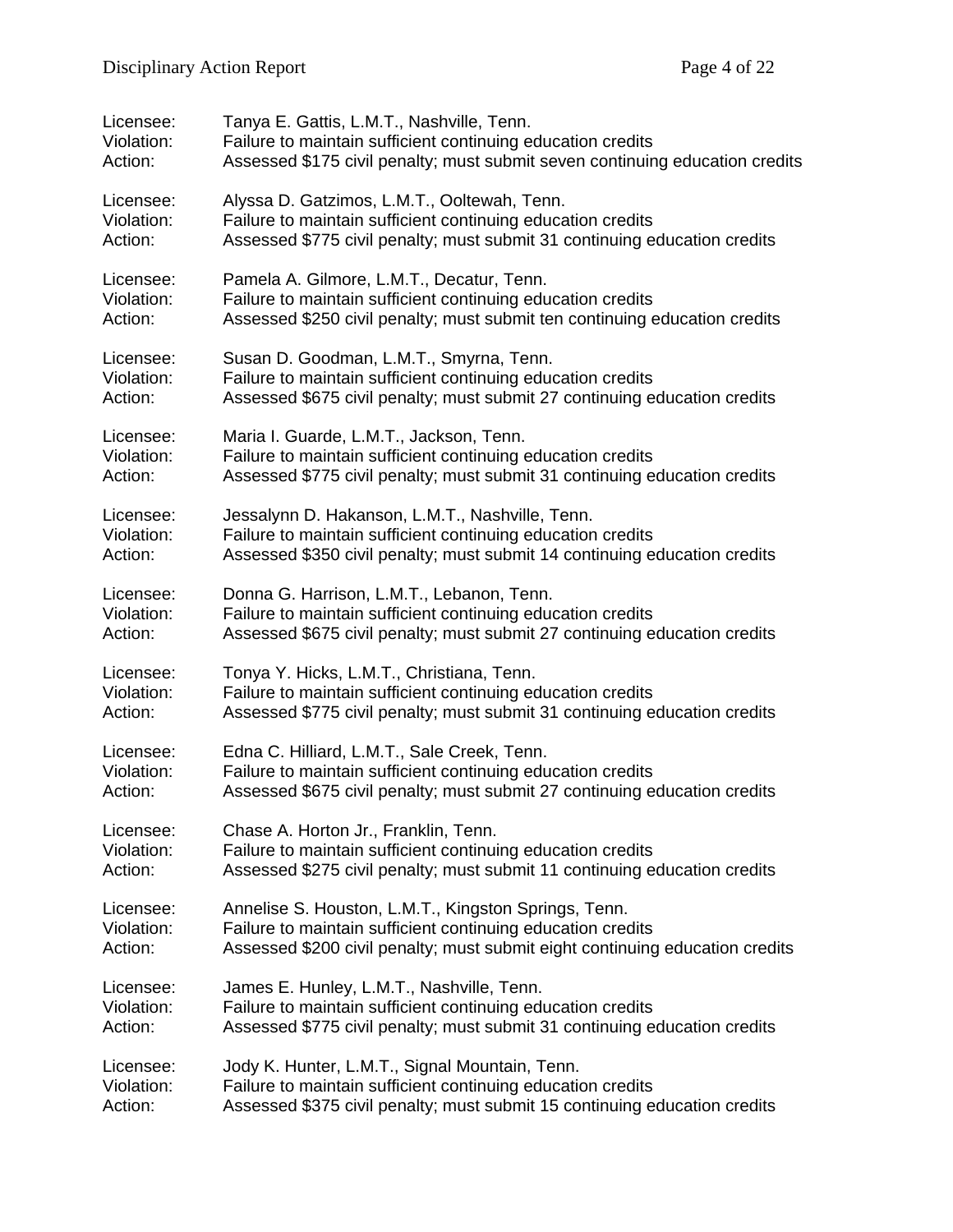| Licensee:  | Sharon E. Jankowski, L.M.T., Knoxville, Tenn.                                |
|------------|------------------------------------------------------------------------------|
| Violation: | Failure to maintain sufficient continuing education credits                  |
| Action:    | Assessed \$775 civil penalty; must submit 31 continuing education credits    |
| Licensee:  | Erin C. Jenkins, L.M.T., Smyrna, Tenn.                                       |
| Violation: | Failure to maintain sufficient continuing education credits                  |
| Action:    | Assessed \$775 civil penalty; must submit 31 continuing education credits    |
| Licensee:  | Terri L. Jones, L.M.T., Tullahoma, Tenn.                                     |
| Violation: | Failure to maintain sufficient continuing education credits                  |
| Action:    | Assessed \$250 civil penalty; must submit 10 continuing education credits    |
| Licensee:  | Cheryl D. Jordan, L.M.T., Memphis, Tenn.                                     |
| Violation: | Failure to maintain sufficient continuing education credits                  |
| Action:    | Assessed \$775 civil penalty; must submit 31 continuing education credits    |
| Licensee:  | Sarah E. Keck, L.M.T., Surgoinsville, Tenn.                                  |
| Violation: | Failure to maintain sufficient continuing education credits                  |
| Action:    | Assessed \$200 civil penalty; must submit eight continuing education credits |
| Licensee:  | Jacqueline G. Kidd, L.M.T., Chattanooga, Tenn.                               |
| Violation: | Failure to maintain sufficient continuing education credits                  |
| Action:    | Assessed \$675 civil penalty; must submit 27 continuing education credits    |
| Licensee:  | Toni L. Kimbrell, L.M.T., Lascassas, Tenn.                                   |
| Violation: | Failure to maintain sufficient continuing education credits                  |
| Action:    | Assessed \$775 civil penalty; must submit 31 continuing education credits    |
| Licensee:  | Stanley C. Kinnett, L.M.T., Jonesborough, Tenn.                              |
| Violation: | Failure to maintain sufficient continuing education credits                  |
| Action:    | Assessed \$775 civil penalty; must submit 31 continuing education credits    |
| Licensee:  | Melinda D. Kuhn, L.M.T., Cordova, Tenn.                                      |
| Violation: | Failure to maintain sufficient continuing education credits                  |
| Action:    | Assessed \$775 civil penalty; must submit 31 continuing education credits    |
| Licensee:  | Kimberly H. Lambdin, L.M.T., Memphis, Tenn.                                  |
| Violation: | Failure to maintain sufficient continuing education credits                  |
| Action:    | Assessed \$400 civil penalty; must submit 16 continuing education credits    |
| Licensee:  | Kristy B. Lawrence, L.M.T., Spring Hill, Tenn.                               |
| Violation: | Failure to maintain sufficient continuing education credits                  |
| Action:    | Assessed \$500 civil penalty; must submit 20 continuing education credits    |
| Licensee:  | Lorelei S. Levy, L.M.T., Blountville, Tenn.                                  |
| Violation: | Failure to maintain sufficient continuing education credits                  |
| Action:    | Assessed \$775 civil penalty; must submit 31 continuing education credits    |
| Licensee:  | Heather J. Lindsay, L.M.T., Maryville, Tenn.                                 |
| Violation: | Failure to maintain sufficient continuing education credits                  |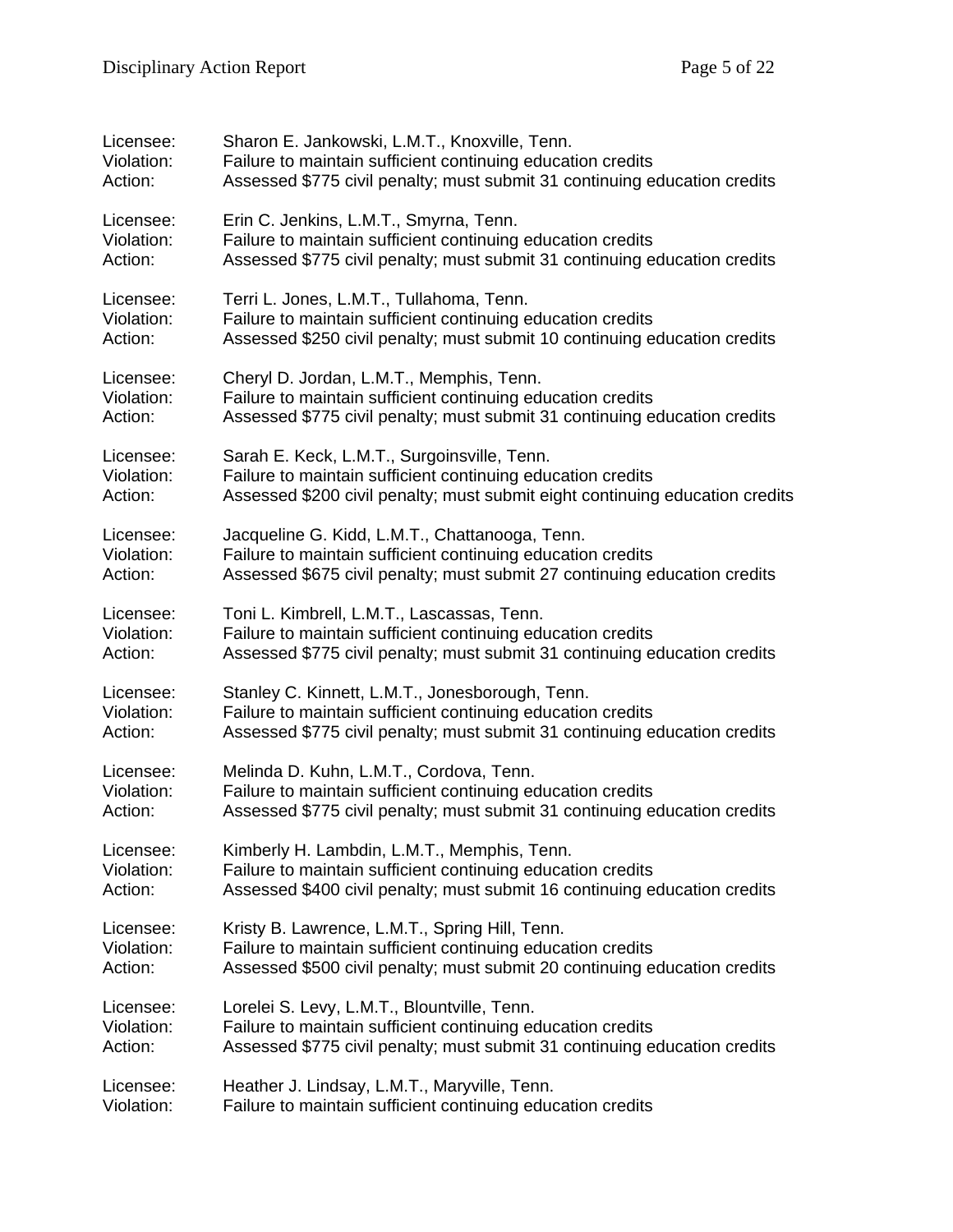| Action:    | Assessed \$625 civil penalty; must submit 25 continuing education credits    |
|------------|------------------------------------------------------------------------------|
| Licensee:  | Terrie R. Lonow, L.M.T., Hendersonville, Tenn.                               |
| Violation: | Failure to maintain sufficient continuing education credits                  |
| Action:    | Assessed \$225 civil penalty; must submit nine continuing education credits  |
| Licensee:  | Elizabeth A. McDonald, L.M.T., Jackson, Tenn.                                |
| Violation: | Failure to maintain sufficient continuing education credits                  |
| Action:    | Assessed \$175 civil penalty; must submit seven continuing education credits |
| Licensee:  | Doris E. McDowell, L.M.T., Chattanooga, Tenn.                                |
| Violation: | Failure to maintain sufficient continuing education credits                  |
| Action:    | Assessed \$225 civil penalty; must submit nine continuing education credits  |
| Licensee:  | Daphne A. McIntosh, L.M.T., Columbia, Tenn.                                  |
| Violation: | Failure to maintain sufficient continuing education credits                  |
| Action:    | Assessed \$500 civil penalty; must submit 20 continuing education credits    |
| Licensee:  | Jennifer E. McFall, L.M.T., Antioch, Tenn.                                   |
| Violation: | Failure to maintain sufficient continuing education credits                  |
| Action:    | Assessed \$775 civil penalty; must submit 31 continuing education credits    |
| Licensee:  | Amanda D. McMillan, L.M.T., Greeneville, Tenn.                               |
| Violation: | Failure to maintain sufficient continuing education credits                  |
| Action:    | Assessed \$250 civil penalty; must submit 10 continuing education credits    |
| Licensee:  | Patsy L. Medley, L.M.T., Winchester, Tenn.                                   |
| Violation: | Failure to maintain sufficient continuing education credits                  |
| Action:    | Assessed \$250 civil penalty; must submit 10 continuing education credits    |
| Licensee:  | Daiquirie C. Murley, L.M.T., Memphis, Tenn.                                  |
| Violation: | Failure to maintain sufficient continuing education credits                  |
| Action:    | Assessed \$475 civil penalty; must submit 19 continuing education credits    |
| Licensee:  | Christina M. Metz, L.M.T., Madisonville, Tenn.                               |
| Violation: | Failure to maintain sufficient continuing education credits                  |
| Action:    | Assessed \$200 civil penalty; must submit eight continuing education credits |
| Licensee:  | Pamela D. Norman, L.M.T., Jacksboro, Tenn.                                   |
| Violation: | Failure to maintain sufficient continuing education credits                  |
| Action:    | Assessed \$775 civil penalty; must submit 31 continuing education credits    |
| Licensee:  | Vicky J. O'Brien, L.M.T., Maryville, Tenn.                                   |
| Violation: | Failure to maintain sufficient continuing education credits                  |
| Action:    | Assessed \$250 civil penalty; must submit 10 continuing education credits    |
| Licensee:  | Kimberly A. Ownby, L.M.T., Murfreesboro, Tenn.                               |
| Violation: | Failure to maintain sufficient continuing education credits                  |
| Action:    | Assessed \$575 civil penalty; must submit 23 continuing education credits    |
| Licensee:  | Randall L. Park, L.M.T., Cleveland, Tenn.                                    |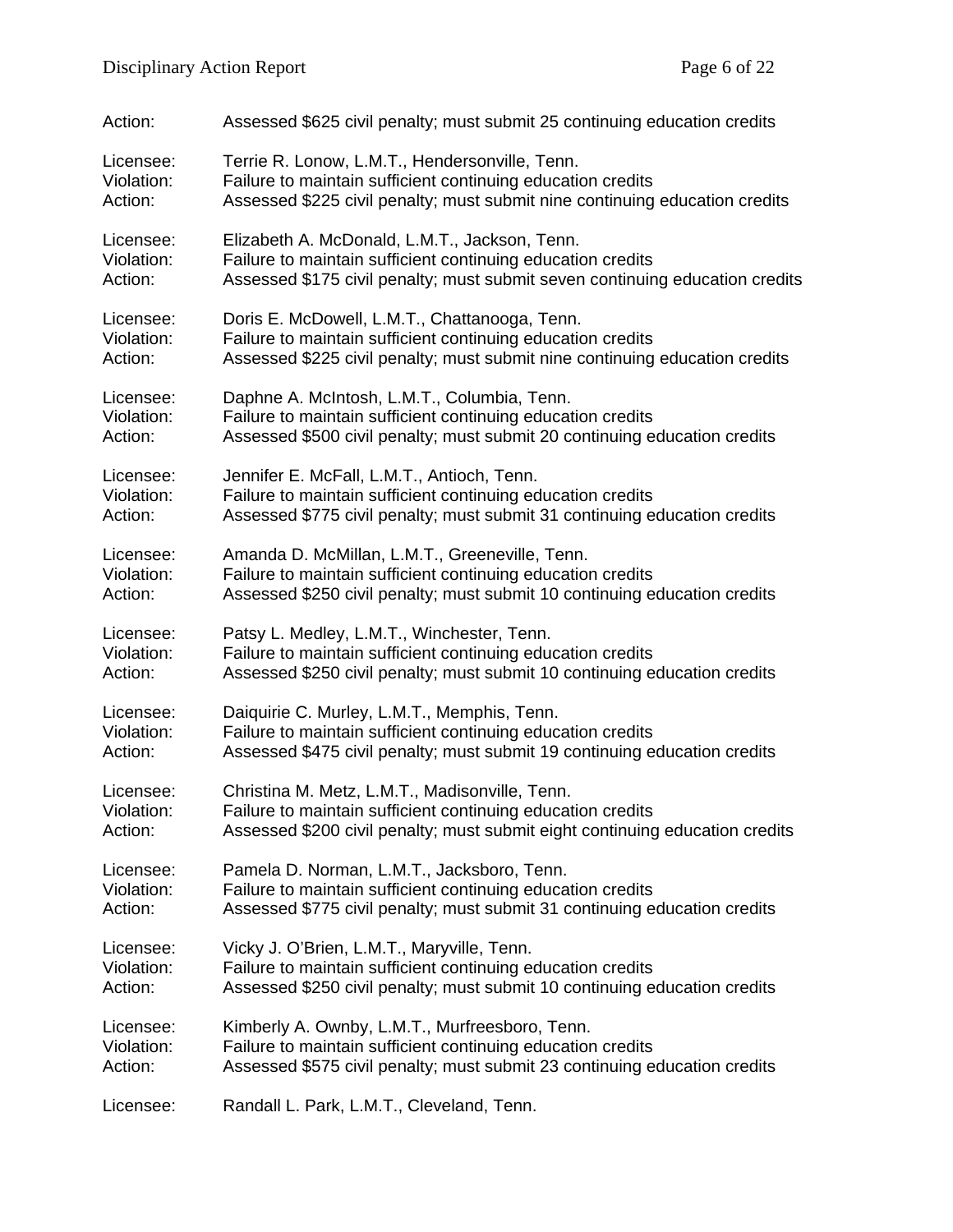| Violation: | Failure to maintain sufficient continuing education credits                  |
|------------|------------------------------------------------------------------------------|
| Action:    | Assessed \$200 civil penalty; must submit eight continuing education credits |
| Licensee:  | Stephanie R. Paul, L.M.T., Nashville, Tenn.                                  |
| Violation: | Failure to maintain sufficient continuing education credits                  |
| Action:    | Assessed \$200 civil penalty; must submit eight continuing education credits |
| Licensee:  | Ramona J. Pedersen, L.M.T., Loretto, Tenn.                                   |
| Violation: | Failure to maintain sufficient continuing education credits                  |
| Action:    | Assessed \$200 civil penalty; must submit eight continuing education credits |
| Licensee:  | Veniesa G. Peek, L.M.T., Bryant, Al.                                         |
| Violation: | Failure to maintain sufficient continuing education credits                  |
| Action:    | Assessed \$525 civil penalty; must submit 21 continuing education credits    |
| Licensee:  | Stacey L. Pennington, L.M.T., Southhaven, MS.                                |
| Violation: | Failure to maintain sufficient continuing education credits                  |
| Action:    | Assessed \$200 civil penalty; must submit eight continuing education credits |
| Licensee:  | Lisa M. Perez, L.M.T., Franklin, Tenn.                                       |
| Violation: | Failure to maintain sufficient continuing education credits                  |
| Action:    | Assessed \$375 civil penalty; must submit 15 continuing education credits    |
| Licensee:  | Lora J. Perry, L.M.T., Pleasant Shade, Tenn.                                 |
| Violation: | Practiced on an expired license                                              |
| Action:    | Assessed \$300 civil penalty                                                 |
| Licensee:  | Cynthia R. Phillips, L.M.T., Lookout Mountain, Tenn.                         |
| Violation: | Failure to maintain sufficient continuing education credits                  |
| Action:    | Assessed \$775 civil penalty; must submit 31 continuing education credits    |
| Licensee:  | Tina M. Rambo, L.M.T., Chattanooga, Tenn.                                    |
| Violation: | Failure to maintain sufficient continuing education credits                  |
| Action:    | Assessed \$200 civil penalty; must submit eight continuing education credits |
| Licensee:  | Monico L. Rudolph, L.M.T., Nashville, Tenn.                                  |
| Violation: | Failure to maintain sufficient continuing education credits                  |
| Action:    | Assessed \$775 civil penalty; must submit 31 continuing education credits    |
| Licensee:  | Judy L. Seeley, L.M.T., Gallatin, Tenn.                                      |
| Violation: | Failure to maintain sufficient continuing education credits                  |
| Action:    | Assessed \$675 civil penalty; must submit 27 continuing education credits    |
| Licensee:  | Mary E. Shelton, L.M.T., Knoxville, Tenn.                                    |
| Violation: | Failure to maintain sufficient continuing education credits                  |
| Action:    | Assessed \$250 civil penalty; must submit 10 continuing education credits    |
| Licensee:  | Tamara K. Shelton, L.M.T., Athens, Tenn.                                     |
| Violation: | Failure to maintain sufficient continuing education credits                  |
| Action:    | Assessed \$775 civil penalty; must submit 31 continuing education credits    |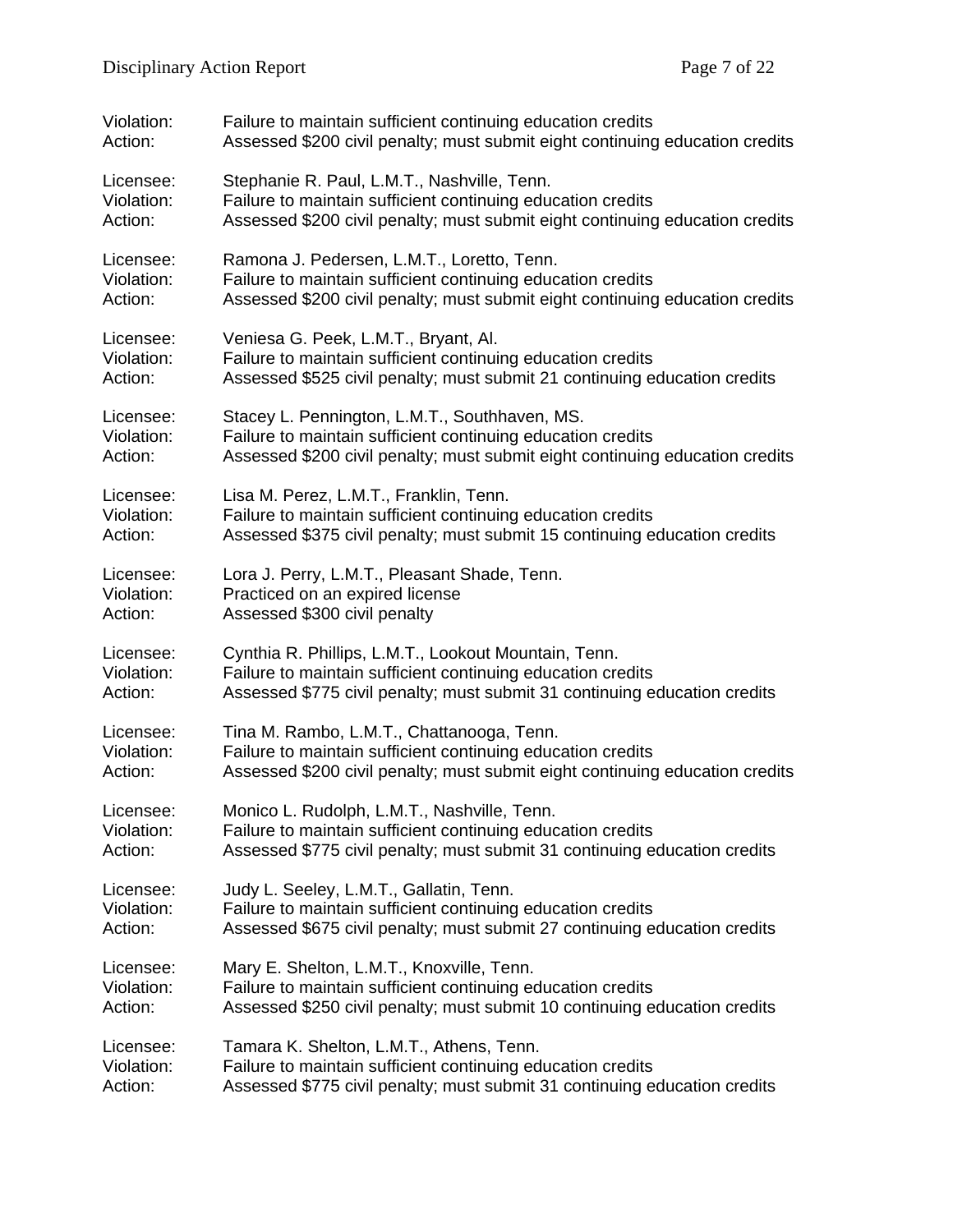| Licensee:                          | Chia-Hung Shen, L.M.T., Hixson, Tenn.                                                                                                                                                                       |
|------------------------------------|-------------------------------------------------------------------------------------------------------------------------------------------------------------------------------------------------------------|
| Violation:                         | Failure to maintain sufficient continuing education credits                                                                                                                                                 |
| Action:                            | Assessed \$200 civil penalty; must submit eight continuing education credits                                                                                                                                |
| Licensee:                          | Julie M. Smith, L.M.T., Rocky Face, Ga.                                                                                                                                                                     |
| Violation:                         | Failure to maintain sufficient continuing education credits                                                                                                                                                 |
| Action:                            | Assessed \$200 civil penalty; must submit eight continuing education credits                                                                                                                                |
| Licensee:                          | Brenda M. Smotherman, L.M.T., Gallatin, Tenn.                                                                                                                                                               |
| Violation:                         | Failure to maintain sufficient continuing education credits                                                                                                                                                 |
| Action:                            | Assessed \$250 civil penalty; must submit 10 continuing education credits                                                                                                                                   |
| Licensee:                          | Carol J. Stone, L.M.T., South Fulton, Tenn.                                                                                                                                                                 |
| Violation:                         | Failure to maintain sufficient continuing education credits                                                                                                                                                 |
| Action:                            | Assessed \$200 civil penalty; must submit eight continuing education credits                                                                                                                                |
| Licensee:<br>Violation:<br>Action: | Carolyn R. Sumpter, L.M.T., Kingsport, Tenn.<br>Practicing without a massage establishment license<br>Cease and desist practicing in an unlicensed massage establishment; assessed<br>\$1,200 civil penalty |
| Licensee:                          | Alma E. Talley, L.M.T., Cordova, Tenn.                                                                                                                                                                      |
| Violation:                         | Failure to maintain sufficient continuing education credits                                                                                                                                                 |
| Action:                            | Assessed \$375 civil penalty; must submit 15 continuing education credits                                                                                                                                   |
| Licensee:                          | Roy E. Taylor, L.M.T., Oakland, Tenn.                                                                                                                                                                       |
| Violation:                         | Failure to maintain sufficient continuing education credits                                                                                                                                                 |
| Action:                            | Assessed \$200 civil penalty; must submit eight continuing education credits                                                                                                                                |
| Licensee:                          | Diana D. Thomas, L.M.T., Seymour, Tenn.                                                                                                                                                                     |
| Violation:                         | Failure to maintain sufficient continuing education credits                                                                                                                                                 |
| Action:                            | Assessed \$250 civil penalty; must submit 10 continuing education credits                                                                                                                                   |
| Licensee:                          | Amanda L. Turner, L.M.T., Chattanooga, Tenn.                                                                                                                                                                |
| Violation:                         | Failure to maintain sufficient continuing education credits                                                                                                                                                 |
| Action:                            | Assessed \$775 civil penalty; must submit 31 continuing education credits                                                                                                                                   |
| Licensee:                          | Daniel W. Walker, L.M.T., Nashville, Tenn.                                                                                                                                                                  |
| Violation:                         | Failure to maintain sufficient continuing education credits                                                                                                                                                 |
| Action:                            | Assessed \$250 civil penalty; must submit 10 continuing education credits                                                                                                                                   |
| Licensee:                          | Janice M. Ward, L.M.T., Lynchburg, Tenn.                                                                                                                                                                    |
| Violation:                         | Failure to maintain sufficient continuing education credits                                                                                                                                                 |
| Action:                            | Assessed \$350 civil penalty; must submit 14 continuing education credits                                                                                                                                   |
| Licensee:                          | Ashley B. Wilhoite, L.M.T., Shelbyville, Tenn.                                                                                                                                                              |
| Violation:                         | Failure to maintain sufficient continuing education credits                                                                                                                                                 |
| Action:                            | Assessed \$775 civil penalty; must submit 31 continuing education credits                                                                                                                                   |
| Licensee:                          | Christopher J. Winstead, L.M.T., Mckenzie, Tenn.                                                                                                                                                            |
| Violation:                         | Failure to maintain sufficient continuing education credits                                                                                                                                                 |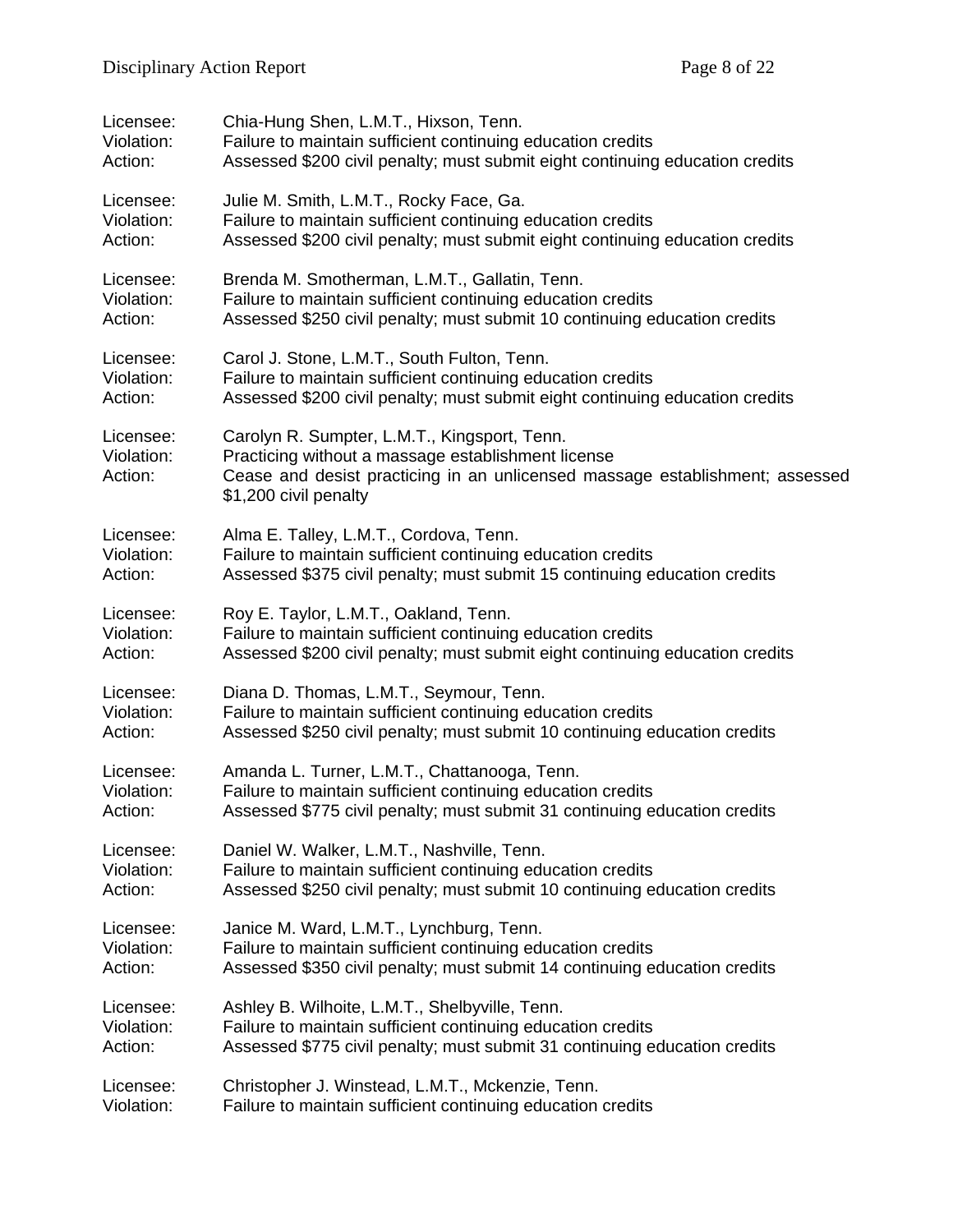| Action:    | Assessed \$250 civil penalty; must submit 10 continuing education credits    |
|------------|------------------------------------------------------------------------------|
| Licensee:  | Mary V. Wolford, L.M.T., McMinnville, Tenn.                                  |
| Violation: | Failure to maintain sufficient continuing education credits                  |
| Action:    | Assessed \$200 civil penalty; must submit eight continuing education credits |
| Licensee:  | Mary R. Wood, L.M.T., Morristown, Tenn.                                      |
| Violation: | Failure to maintain sufficient continuing education credits                  |
| Action:    | Assessed \$275 civil penalty; must submit 11 continuing education credits    |
| Licensee:  | Lisa M. Worden, L.M.T., Oakland, Tenn.                                       |
| Violation: | Failure to maintain sufficient continuing education credits                  |
| Action:    | Assessed \$250 civil penalty; must submit 10 continuing education credits    |

## **BOARD OF MEDICAL EXAMINERS**

| Licensee:  | Harry A. Zain, M.D., Morristown, Tenn.                                                         |
|------------|------------------------------------------------------------------------------------------------|
| Violation: | Unethical conduct; sexual misconduct with a patient; prescribed two prescriptions              |
|            | for controlled medications without an office encounter and without adequate<br>documentation   |
| Action:    | License reprimanded; must meet certain terms and conditions; assessed \$1,500<br>civil penalty |

#### **BOARD OF NURSING**

| Licensee:  | James B. Adams, R.N., Cookeville, Tenn.                 |
|------------|---------------------------------------------------------|
| Violation: | Unfit or incompetent by reason of negligence, habits or |

- other cause; addicted to alcohol or drugs to the degree of interfering with nursing duties; unprofessional conduct
- Action: License suspended; must meet certain terms and conditions

Licensee: Lindsey N. Adcock R.N., Manchester, Tenn.

- Violation: Addicted to alcohol or drugs to the degree of interfering with nursing duties; unprofessional conduct; the use of any intoxicating beverage or the illegal use of any narcotic or dangerous drug while on duty in any health care facility, school, institution, or other work place location; being under the influence of alcoholic beverages, or under the influence of drugs which impair judgment while on duty in any health care facility, school, institution or other work place location
- Action: License placed on probation to run concurrent with monitoring contract already in place with the Tennessee Professional Assistance Program

Licensee: Cynthia E. Anthony, R.N., Memphis, Tenn.

Violation: Unfit or incompetent by reason of negligence, habits or other cause; addicted to alcohol or drugs to the degree of interfering with nursing duties; unprofessional conduct; unauthorized use or removal of narcotics, drugs, supplies, or equipment from any health care facility, school, institution or other work place location; the use of any intoxicating beverage or the illegal use of any narcotic or dangerous drug while on duty in any health care facility, school, institution, or other work place location; being under the influence of alcoholic beverages, or under the influence of drugs which impair judgment while on duty in any health care facility, school, institution or other work place location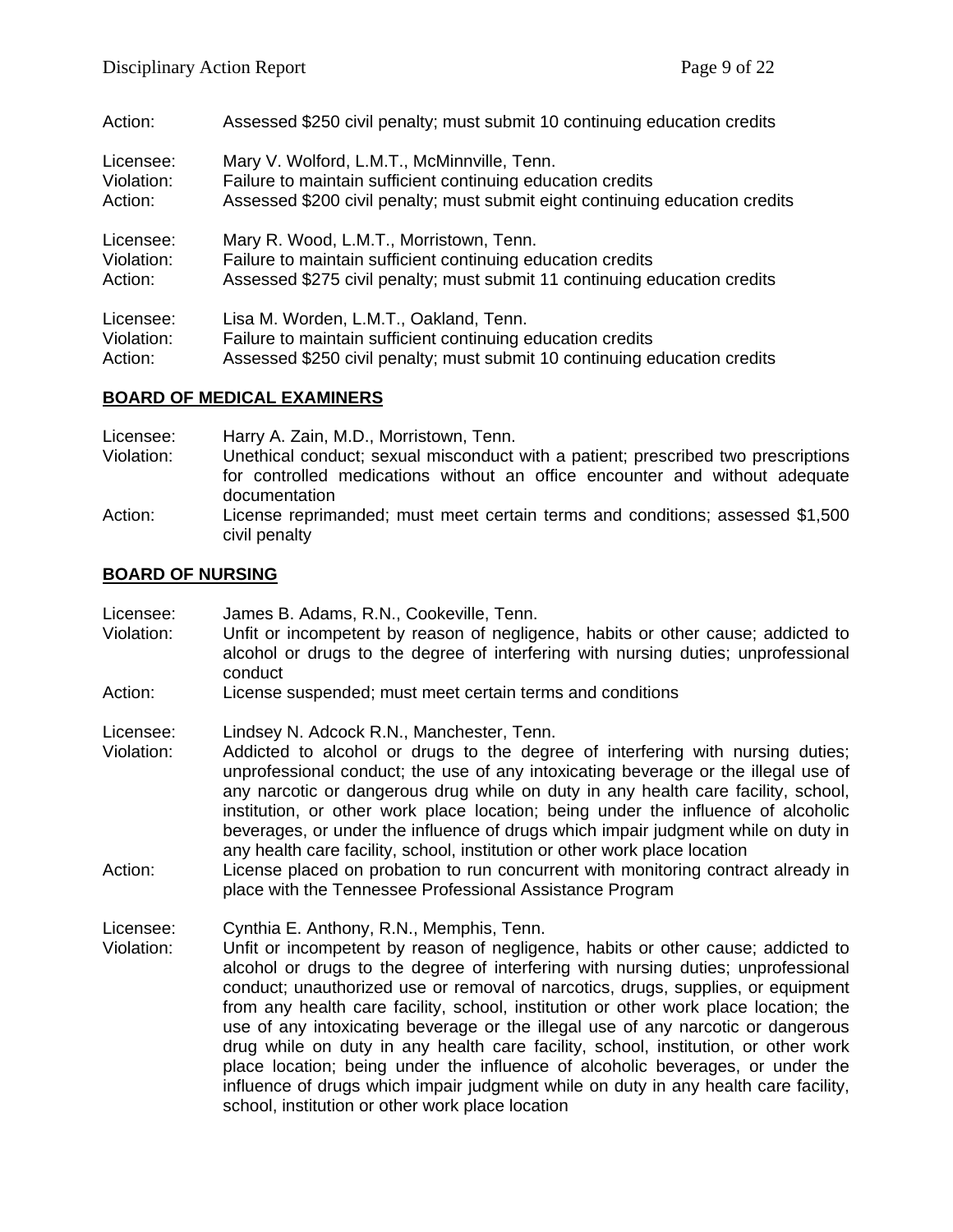Action: License revoked; revocation stayed and license placed on suspension; must meet certain terms and conditions

Licensee: Michele L. Augustin, A.P.N., R.N., Loretto, Tenn.

- Violation: Failed to file a notice with the board containing a name of the nurse practitioner, the name of the licensed physician having supervision, control and responsibility for prescriptive services rendered by the nurse practitioner and a copy of the formulary describing services rendered by the nurse practitioner and a copy of formulary describing the categories of legend drugs to be prescribed and/or issued by the nurse practitioner.
- Action: Assessed \$4,500 civil penalty

#### Individual: Joshua Ballard, Applicant for R.N. licensure by examination, Collegedale, Tenn. Violation: Guilty of a crime Action: Application for licensure denied

- Licensee: Kimberly B. Bergin, R.N., Niota, Tenn.<br>Violation: Unprofessional conduct: failure to n Unprofessional conduct; failure to maintain a record for each patient which accurately reflects the nursing problems and interventions for the patient and/or failure to maintain a record for each patient which accurately reflects the name and title of the nurse providing care; making false or materially correct, inconsistent or unintelligible, entries in any patient records or in the records of any health care facility, school, institution or other work place location pertaining to the obtaining, possessing or administration of any controlled substance as defined in the Federal Controlled Substances Act
- Action: License revoked; revocation stayed and license suspended; must meet certain terms and conditions

| Licensee:<br>Lisa M. Bowman, R.N., Cookeville, Tenn. |  |
|------------------------------------------------------|--|
|------------------------------------------------------|--|

Violation: Violation of board order

Action: License revoked; assessed \$750 civil penalty

Licensee: Meridith L. Briggs, R.N., Portland, Tenn.

Violation: Guilty of a crime; unfit or incompetent by reason of negligence, habit or other cause; addicted to alcohol or drugs to the degree of interfering with nursing duties Action: License revoked; revocation stayed and license suspended; must meet certain terms and conditions

Licensee: Tina M. Brooks, L.P.N., White House, Tenn.<br>Violation: Unfit or incompetent by reason of negligene

- Unfit or incompetent by reason of negligence, habits or other cause; addicted to the use of alcohol or drugs to the degree of interfering with nursing duties; unprofessional conduct; the use of any intoxicating beverage or the illegal use of any narcotic or dangerous drug while on duty in any health care facility, school, institution, or other work place location; being under the influence of alcoholic beverages, or under the influence of drugs which impair judgment while on duty in any health care facility, school, institution or other work place location
- Action: License revoked; revocation stayed and license suspended; must meet certain terms and conditions

Licensee: Janice L. Bryan-Moody, L.P.N., Memphis, Tenn.

Violation: Unfit or incompetent by reason of negligence, habits or other cause; addicted to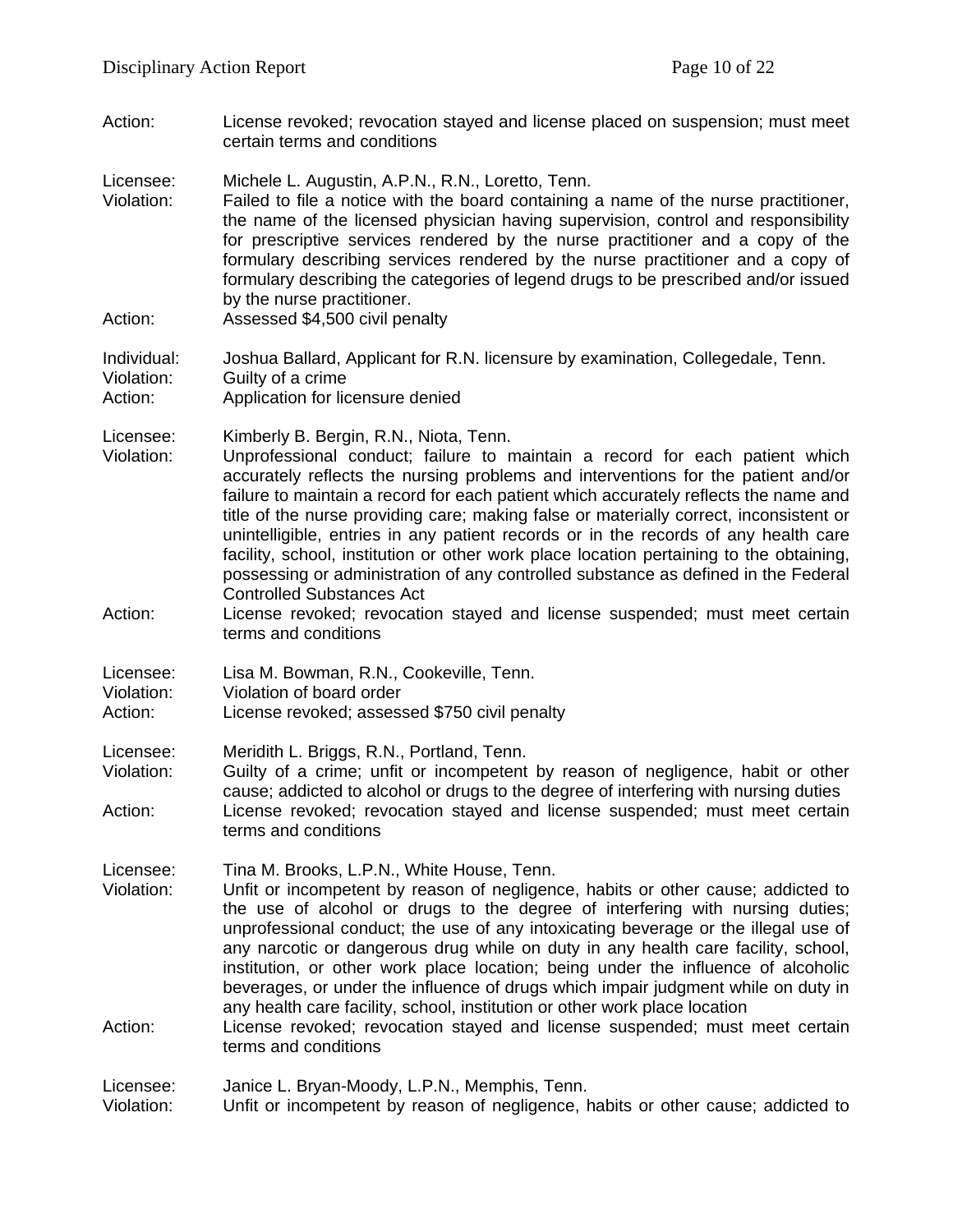| Action:                            | alcohol or drugs to the degree of interfering with nursing; unprofessional conduct;<br>unauthorized use or removal of narcotics, drugs, supplies, or equipment from any<br>health care facility, school, institution or other work place location; engaging in acts<br>of dishonesty which relate to the practice of nursing<br>License voluntarily surrendered                                                                                                                                                                                                                                                                                                                                                                                                                                          |
|------------------------------------|----------------------------------------------------------------------------------------------------------------------------------------------------------------------------------------------------------------------------------------------------------------------------------------------------------------------------------------------------------------------------------------------------------------------------------------------------------------------------------------------------------------------------------------------------------------------------------------------------------------------------------------------------------------------------------------------------------------------------------------------------------------------------------------------------------|
| Licensee:<br>Violation:            | Tami Truett Burlison, L.P.N., Centerville, Tenn.<br>Guilty of a crime; unfit or incompetent by reason of negligence, habits or other<br>cause; addicted to alcohol or drugs to the degree of interfering with nursing duties                                                                                                                                                                                                                                                                                                                                                                                                                                                                                                                                                                             |
| Action:                            | License revoked; revocation stayed and license placed on suspension; must meet<br>certain terms and conditions                                                                                                                                                                                                                                                                                                                                                                                                                                                                                                                                                                                                                                                                                           |
| Licensee:<br>Violation:<br>Action: | Sarah E. Cannon, L.P.N., Murfreesboro, Tenn.<br>Guilty of a crime; unprofessional conduct<br>License revoked; revocation stayed and license suspended; must meet certain<br>terms and conditions                                                                                                                                                                                                                                                                                                                                                                                                                                                                                                                                                                                                         |
| Licensee:<br>Violation:            | Susan S. Caporina, L.P.N., Greenbrier, Tenn.<br>Unfit or incompetent by reason of negligence, habits or other cause; addicted to<br>alcohol or drugs to the degree of interfering with nursing duties; unprofessional<br>conduct; unauthorized use or removal of narcotics, drugs, supplies, or equipment<br>from any health care facility, school, institution or other work place location; the<br>use of any intoxicating beverage or the illegal use of any narcotic or dangerous<br>drug while on duty in any health care facility, school, institution, or other work<br>place location; being under the influence of alcoholic beverages, or under the<br>influence of drugs which impair judgment while on duty in any health care facility,<br>school, institution or other work place location |
| Action:                            | License revoked; revocation stayed and placed on probation to run concurrent with<br>monitoring contract already in place with the Tennessee Professional Assistance<br>Program                                                                                                                                                                                                                                                                                                                                                                                                                                                                                                                                                                                                                          |
| Licensee:<br>Violation:<br>Action: | Tamika N. Chaney, L.P.N., Memphis, Tenn.<br>Failure to pay student loan<br>License suspended                                                                                                                                                                                                                                                                                                                                                                                                                                                                                                                                                                                                                                                                                                             |
| Licensee:<br>Violation:            | Sandra R. Clayton, R.N., Kingston, Tenn.<br>Guilty of a crime; unfit or incompetent by reason of negligence, habits or other<br>cause; addicted to alcohol or drugs to the degree of interfering with nursing duties;<br>unprofessional conduct; unauthorized use or removal of narcotics, drugs, supplies,<br>or equipment from any health care facility, school, institution or other work place<br>location; engaging in acts of dishonesty which relate to the practice of nursing                                                                                                                                                                                                                                                                                                                   |
| Action:                            | License revoked; revocation stayed and placed on suspension must meet certain<br>terms and conditions                                                                                                                                                                                                                                                                                                                                                                                                                                                                                                                                                                                                                                                                                                    |
| Licensee:<br>Violation:            | Kara D. Davenport, R.N., Bellevue, Tenn.<br>Unfit or incompetent by reason of negligence, habits or other cause;                                                                                                                                                                                                                                                                                                                                                                                                                                                                                                                                                                                                                                                                                         |
| Action:                            | unprofessional conduct<br>License revoked                                                                                                                                                                                                                                                                                                                                                                                                                                                                                                                                                                                                                                                                                                                                                                |
| Licensee:<br>Violation:            | Jennifer M. Davis, R.N., Franklin, Tenn.<br>Addicted to alcohol or drugs to the degree of interfering with nursing duties                                                                                                                                                                                                                                                                                                                                                                                                                                                                                                                                                                                                                                                                                |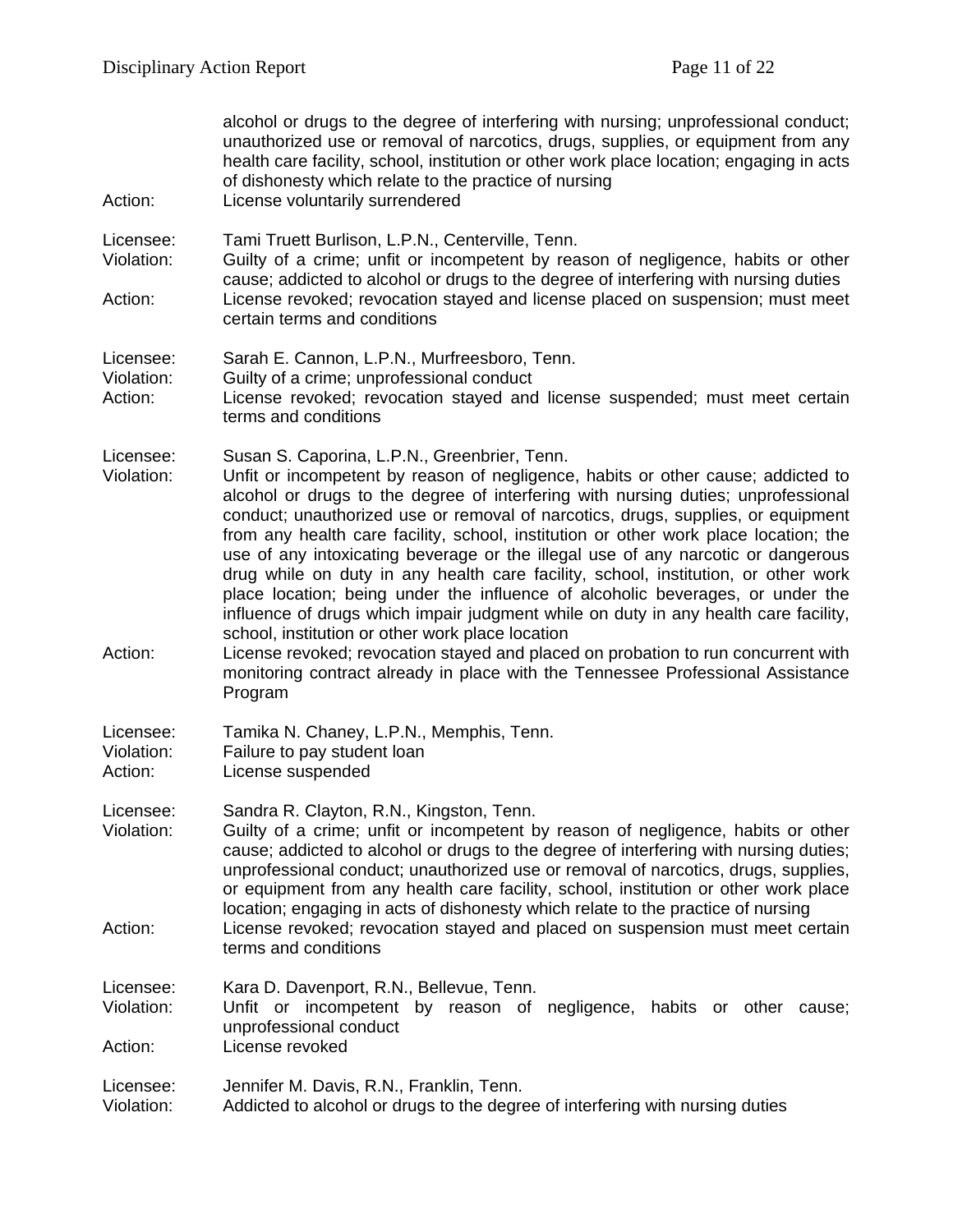Action: License revoked; revocation stayed and license placed on probation to run concurrent with monitoring contract already in place with the Tennessee Professional Assistance Program

Licensee: Hilary S. Davis-Shults, L.P.N., McMinnville, Tenn.

- Violation: Guilty of a crime; unprofessional conduct
- Action: License revoked; revocation stayed and placed on probation to run concurrent with monitoring contract already in place with the Tennessee Professional Assistance Program
- Licensee: Robert Durst, A.P.N., R.N., Waleska, Ga. Violation: Violation of board order Action: License voluntarily surrendered
- Licensee: Emily Emmitt, L.P.N., Columbia, Tenn. Violation: Guilty of a crime<br>Action: Application for lig Application for licensure renewal denied

Licensee: Bobby L. Engle, R.N., Cookeville, Tenn.

Violation: Action taken by the state of Mississippi; unfit or incompetent by reason of negligence, habits or other cause; unprofessional conduct, unfitness or incompetency by reason of negligence, habits or other causes, as those terms are used in the statute, is defined as, but not limited to: failure to maintain a record for each patient which accurately reflects the nursing problems and interventions for the patient and/or failure to maintain a record for each patient which accurately reflects the name and title of the nurse providing care

Action: License revoked

Licensee: Chanda L. Garner, L.P.N., Bells, Tenn.

Violation: Failure to pay student loan

Action: License suspended

Licensee: John G. Garrett, A.P.N., R.N., Franklin, Tenn.

- Violation: Failed to file a notice with the board containing a name of the nurse practitioner, the name of the licensed physician having supervision, control and responsibility for prescriptive services rendered by the nurse practitioner and a copy of the formulary describing services rendered by the nurse practitioner and a copy of formulary describing the categories of legend drugs to be prescribed and/or issued by the nurse practitioner.
- Action: Assessed \$3,500 civil penalty
- Individual: Robey C. Goff, Applicant for L.P.N. licensure by examination, Miramar, Fl. Violation: Guilty of a crime Action: Application for licensure denied

Licensee: Patricia A. Goodwin, R.N., Woonsocket, RI\*<br>Violation: Unfit or incompetent by reason of negligen

Unfit or incompetent by reason of negligence, habits or other cause; addicted to alcohol or drugs to the degree of interfering with nursing duties; unprofessional conduct; unauthorized use or removal of narcotics, drugs, supplies, or equipment from any health care facility, school, institution or other work place location; the use of any intoxicating beverage or the illegal use of any narcotic or dangerous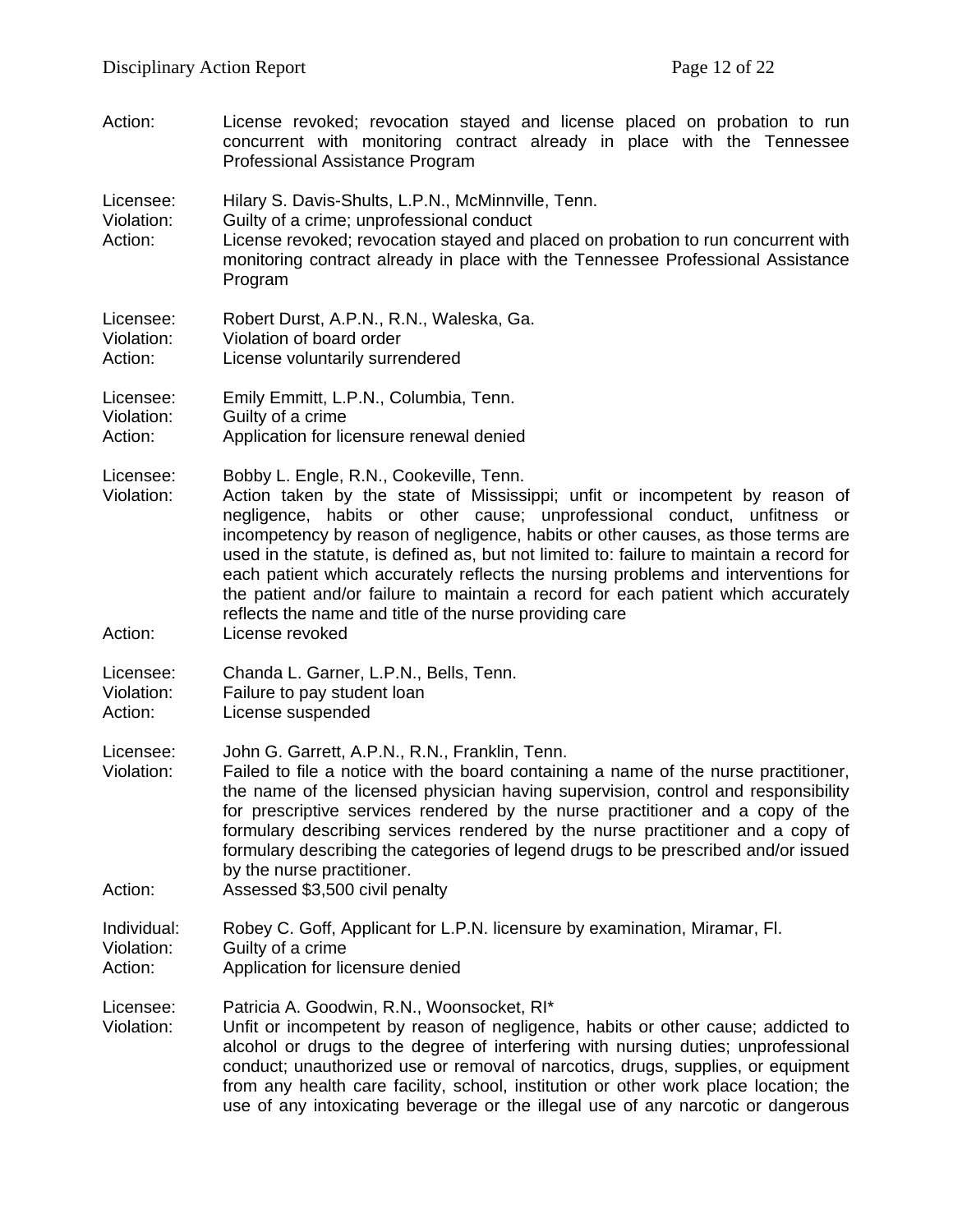drug while on duty in any health care facility, school, institution, or other work place location; being under the influence of alcoholic beverages, or under the influence of drugs which impair judgment while on duty in any health care facility, school, institution or other work place location

Action: License placed on probation; must meet certain terms and conditions; assessed costs

*\*This practitioner was disciplined on February13, 2009*

- Licensee: Virginia L. Greer, L.P.N., Springfield, Tenn.
- Unprofessional conduct; performing nursing techniques or procedures without proper education and practice; engaging in acts of dishonesty which relate to the practice of nursing
- Action: License placed on probation for one year; assessed \$500 civil penalty

Licensee: Stephanie A. Griffin, L.P.N., Tiptonville, Tenn.

- Violation: Unfit or incompetent by reason of negligence, habits or other cause; unprofessional conduct; the use of any intoxicating beverage or the illegal use of any narcotic or dangerous drug while on duty in any health care facility, school, institution, or other work place location; being under the influence of alcoholic beverages, or under the influence of drugs which impair judgment while on duty in any health care facility, school, institution or other work place location
- Action: License revoked; revocation stayed and license suspended; must meet certain terms and conditions
- Licensee: Latosha D. Halcomb, L.P.N., Gallatin, Tenn.
- Violation: Being under the influence of alcoholic beverages or under the influence of drugs which impair judgment while on duty in any health care facility, school, institution or other work place location; unfit or incompetent by reason of negligence, habits or other cause; addicted to the alcohol or drugs to the degree of interfering with nursing duties; unprofessional conduct
- Action: License suspended; must meet certain terms and conditions

Licensee: Stephanie D. Henderson, L.P.N., Bulls Gap, Tenn.<br>Violation: Failure to pay student loan

- Violation: Failure to pay student loan<br>Action: Ficense suspended
- License suspended

Licensee: Cherie J. Henry, R.N., Bartlett, Tenn.<br>Violation: Unprofessional conduct: unauthoriz

- Unprofessional conduct; unauthorized use or removal of narcotics, drugs, supplies, or equipment from any health care facility, school, institution or other work place location
- Action: License revoked; revocation stayed and license suspended; must meet certain terms and conditions

Licensee: Jessica Hill, R.N., Rockford, Tenn.<br>Violation: Unfit or incompetent by reason of

- Unfit or incompetent by reason of negligence, habits or other cause; making false or materially incorrect, inconsistent or unintelligible entries in any patient records or in the records of any health care facility, school, institution or other work place location pertaining to the obtaining, possessing or administration of any controlled substance as defined in the Federal Controlled Substances Act.
- Action: License revoked; revocation stayed license placed on probation to run concurrent with monitoring contract already in place with the Tennessee Professional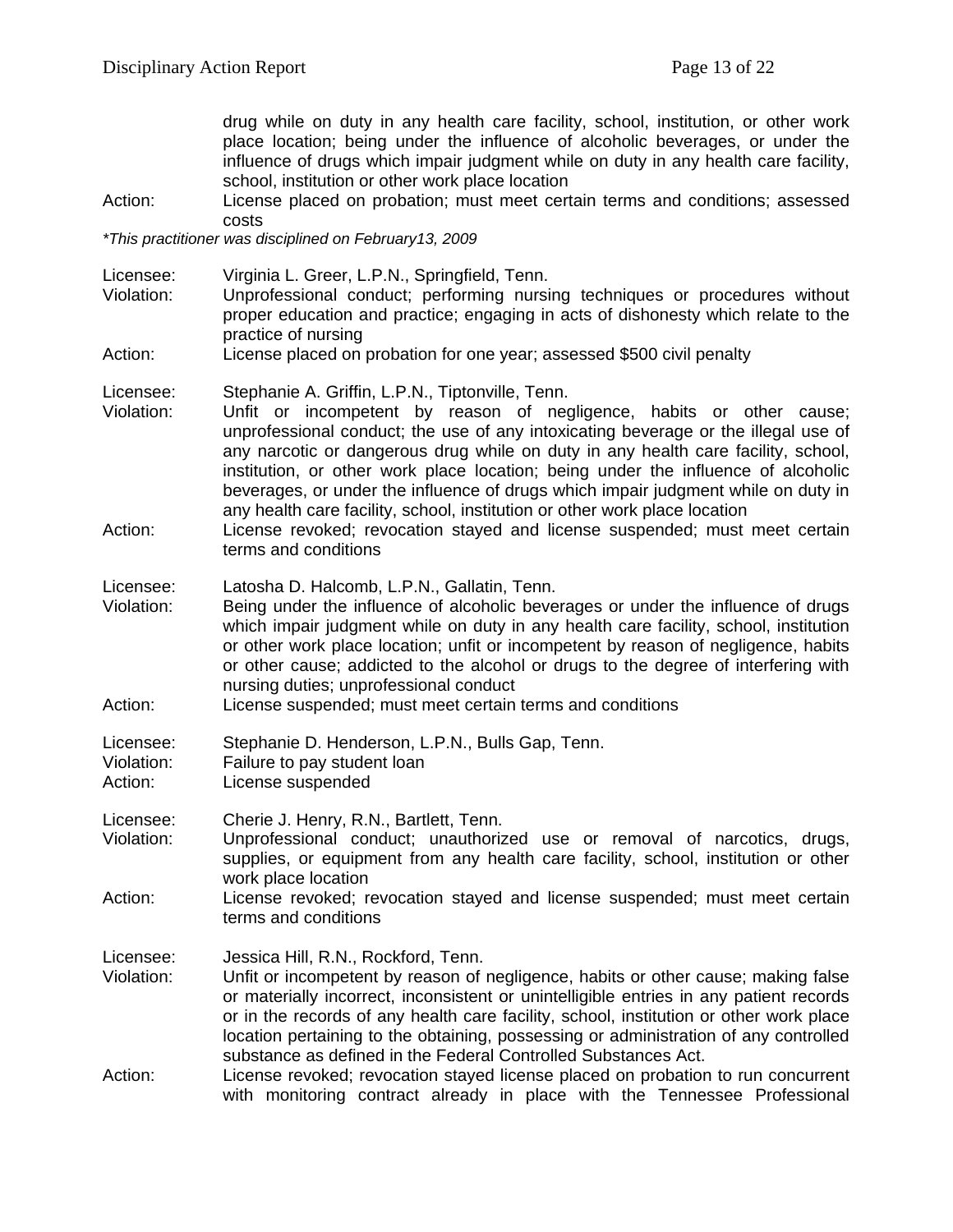Assistance Program

| Licensee:<br>Violation:<br>Action: | Joe K. House, L.P.N., Lexington, Tenn.<br>Guilty of a crime<br>License suspended; must meet certain terms and conditions                                                                                                                                                                                                                                                                                                                                                                                                                                                                                                                                                                                                                                                                                                                 |
|------------------------------------|------------------------------------------------------------------------------------------------------------------------------------------------------------------------------------------------------------------------------------------------------------------------------------------------------------------------------------------------------------------------------------------------------------------------------------------------------------------------------------------------------------------------------------------------------------------------------------------------------------------------------------------------------------------------------------------------------------------------------------------------------------------------------------------------------------------------------------------|
| Individual:<br>Violation:          | Heather Johnson, Unlicensed, Johnson City, Tenn.<br>Any person who holds a license to practice practical nursing under this chapter<br>shall, during the effective period of such license, be entitled to use the title "nurse,"<br>"licensed practical nurse" or the abbreviation "L.P.N." No other person shall<br>assume such titles or use such abbreviation or any other words, letters or signs to<br>indicate that the person using the same is a licensed practical nurse; practice<br>nursing as defined by this chapter unless duly licensed to do so under the<br>provisions of this chapter; use in connection with the person's name any<br>designation tending to imply that the person is a registered nurse or a licensed<br>practical nurse unless duly licensed so to practice under the provisions of this<br>chapter |
| Action:                            | Cease and desist representing as an LPN, using LPN abbreviation or any other<br>words, letters or signs to indicate being a licensed practical nurse, or practicing as<br>a licensed practical nurse in any other manner until such time a license is obtained                                                                                                                                                                                                                                                                                                                                                                                                                                                                                                                                                                           |
| Licensee:<br>Violation:<br>Action: | Kimberly D. Johnson, L.P.N., Johnson City, Tenn.<br>Violation of board order<br>License revoked; revocation stayed and license suspended; must meet certain<br>terms and conditions                                                                                                                                                                                                                                                                                                                                                                                                                                                                                                                                                                                                                                                      |
| Licensee:<br>Violation:<br>Action: | Tara L. Johnson, L.P.N., Robinsonville, MS.<br>Guilty of a crime; action taken by the state of Arizona<br>Application for reinstatement of licensure denied                                                                                                                                                                                                                                                                                                                                                                                                                                                                                                                                                                                                                                                                              |
| Licensee:<br>Violation:<br>Action: | Melinda J. Kaszuk, R.N., Jasper, Tenn.<br>Failure to pay student loan<br>License suspended                                                                                                                                                                                                                                                                                                                                                                                                                                                                                                                                                                                                                                                                                                                                               |
| Licensee:<br>Violation:            | Kelley M. Lambert, L.P.N., Camden, Tenn.<br>Unfit or incompetent by reason of negligence, habits or other cause; addicted to<br>alcohol or drugs to the degree of interfering with nursing duties; unprofessional<br>conduct                                                                                                                                                                                                                                                                                                                                                                                                                                                                                                                                                                                                             |
| Action:                            | License suspended; must meet certain terms and conditions                                                                                                                                                                                                                                                                                                                                                                                                                                                                                                                                                                                                                                                                                                                                                                                |
| Licensee:<br>Violation:<br>Action: | Kyle E. Lebourdais, R.N., Knoxville, Tenn.<br>Action taken by the state of Arizona<br>License revoked                                                                                                                                                                                                                                                                                                                                                                                                                                                                                                                                                                                                                                                                                                                                    |
| Licensee:<br>Violation:            | Diann R. Long, A.P.N., R.N., Cleveland, Tenn.<br>Guilty of a crime; unfit or incompetent by reason of negligence, habits or other<br>cause; addicted to alcohol or drugs to the degree of interfering with nursing duties;<br>unprofessional conduct; unauthorized use and removal of narcotics, drugs,<br>supplies, or equipment from any health care facility, school, institution or other<br>work place location; the use of any intoxicating beverage or the illegal use of any<br>narcotic or dangerous drug while on duty in any health care facility, school,                                                                                                                                                                                                                                                                    |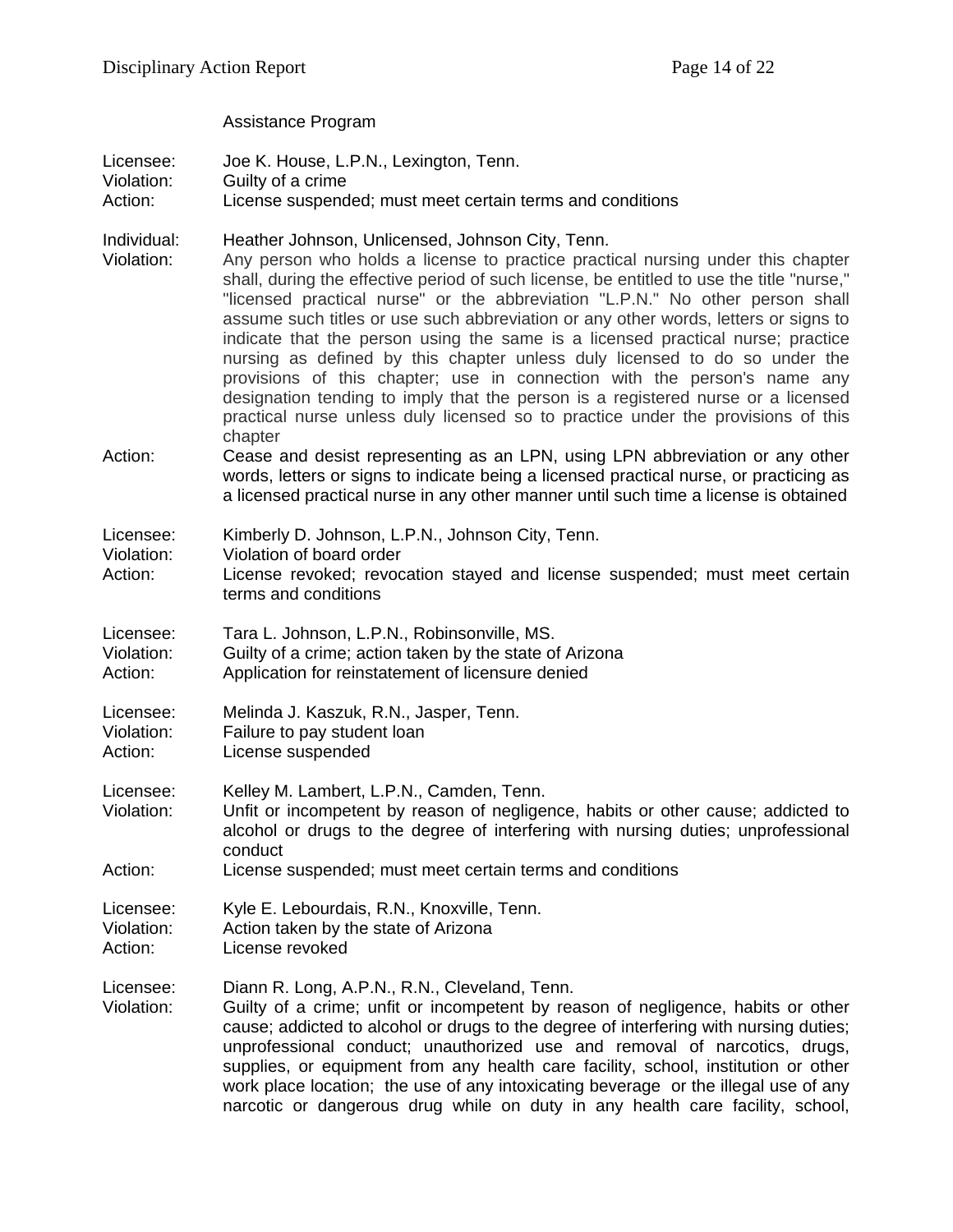| Action:                            | institution or other work place location; being under the influence of alcoholic<br>beverages or under the influence of drugs which impair judgment while on duty in<br>any health care facility, school, institution or other work place location; engaging in<br>acts of dishonesty which relate to the practice of nursing<br>License revoked; revocation stayed and license suspended; must meet certain<br>terms and conditions                                                                     |
|------------------------------------|----------------------------------------------------------------------------------------------------------------------------------------------------------------------------------------------------------------------------------------------------------------------------------------------------------------------------------------------------------------------------------------------------------------------------------------------------------------------------------------------------------|
| Licensee:<br>Violation:            | Brittany C. Lowe, R.N., Jacksboro, Tenn.<br>Unfit or incompetent by reason of negligence, habits or other cause; addicted to<br>alcohol or drugs to the degree of interfering with nursing duties; unprofessional<br>conduct; being under the influence of alcoholic beverages or under the influence of<br>drugs which impair judgment while on duty in any health care facility, school,<br>institution or other work place location                                                                   |
| Action:                            | License revoked; revocation stayed and license suspended; must meet certain<br>terms and conditions                                                                                                                                                                                                                                                                                                                                                                                                      |
| Licensee:<br>Violation:<br>Action: | Joshua R. Mansfield, L.P.N., Hendersonville, Tenn.<br>Guilty of a crime<br>License revoked; revocation stayed and license suspended; must meet certain<br>terms and conditions                                                                                                                                                                                                                                                                                                                           |
| Licensee:<br>Violation:            | Burnadette M. Marbut, R.N., Morristown, Tenn.<br>Unprofessional conduct; making false or materially incorrect, inconsistent or<br>unintelligible entries in any patient records or in the records of any health care<br>facility, school, institution or other work place location pertaining to the obtaining,<br>possessing or administration of any controlled substance as defined in the Federal<br><b>Controlled Substances Act.</b>                                                               |
| Action:                            | License reprimanded; assessed \$1,000 civil penalty                                                                                                                                                                                                                                                                                                                                                                                                                                                      |
| Licensee:<br>Violation:            | Jennifer C. McQuilkin, R.N., Lenoir City, Tenn.<br>Guilty of a crime; unfit or incompetent by reason of negligence, habits or other<br>cause; addicted to the alcohol or drugs to the degree of interfering with nursing<br>duties; unprofessional conduct; unauthorized use or removal of narcotics, drugs,<br>supplies, or equipment from any health care facility, school, institution or other<br>work place location; engaging in the acts of dishonesty which relate to the practice<br>of nursing |
| Action:                            | License revoked; revocation stayed and license suspended; must meet certain<br>terms and conditions                                                                                                                                                                                                                                                                                                                                                                                                      |
| Licensee:<br>Violation:<br>Action: | Rebecca L. Miles, L.P.N., Springfield, Tenn.<br>Failure to pay student loan<br>License suspended                                                                                                                                                                                                                                                                                                                                                                                                         |
| Licensee:<br>Violation:<br>Action: | Linda F. Moore, L.P.N., Murfreesboro, Tenn.<br>Failure to pay student loan<br>License suspended                                                                                                                                                                                                                                                                                                                                                                                                          |
| Licensee:<br>Violation:<br>Action: | Tasha M. Moore, R.N., Memphis, Tenn.<br>Guilty of a crime; unprofessional conduct<br>License revoked; revocation stayed and license suspended; must meet certain<br>terms and conditions                                                                                                                                                                                                                                                                                                                 |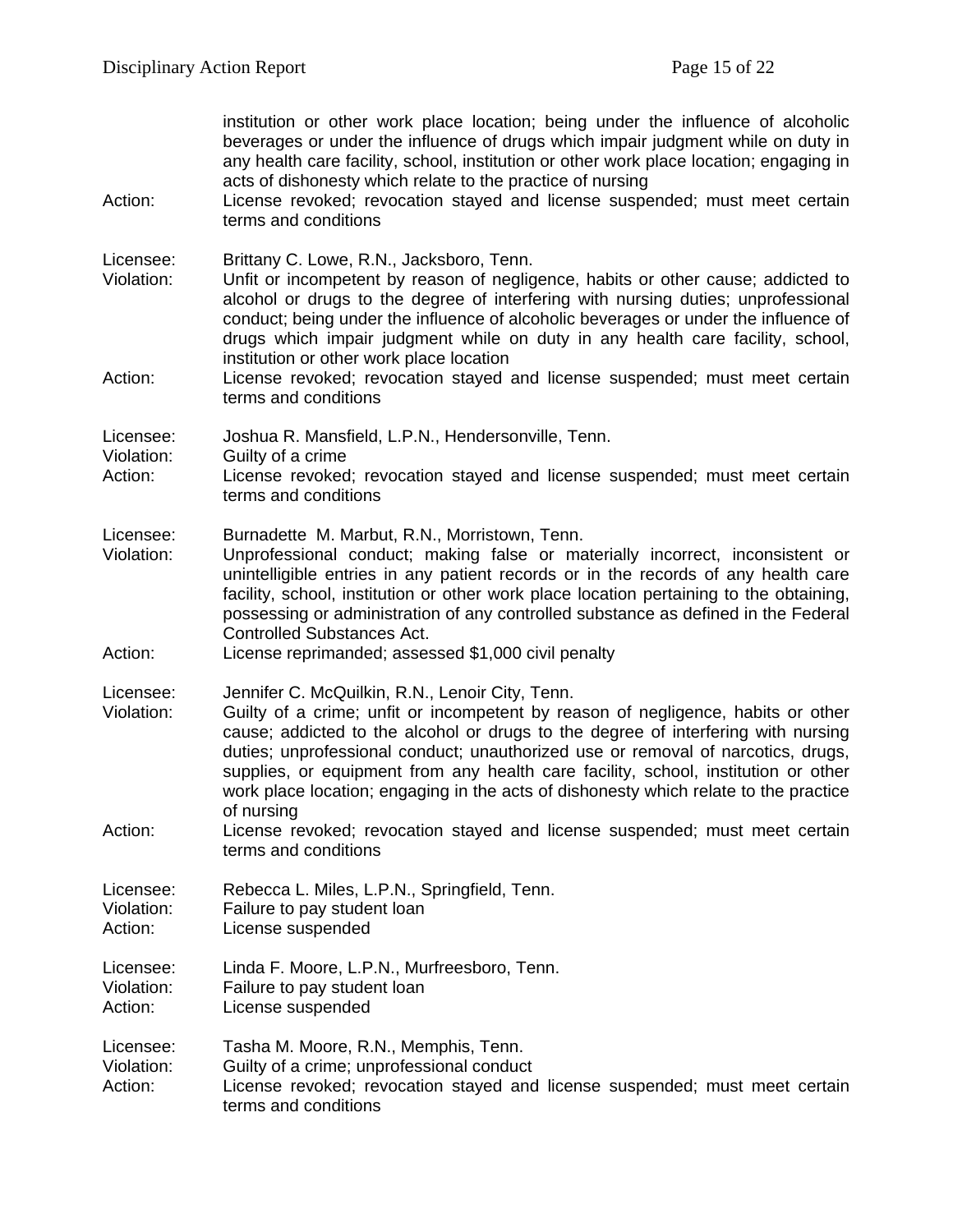| Licensee:<br>Violation:            | Tammy Morelock, L.P.N., Church Hill, Tenn.<br>Guilty of fraud or deceit in procuring or attempting to procure a license to practice<br>nursing; guilty of a crime; unfit or incompetent by reason of negligence, habits or<br>other cause; addicted to the alcohol or drugs to the degree of interfering with<br>nursing duties; unprofessional conduct; unauthorized use or removal of narcotics,<br>drugs, supplies, or equipment from any health care facility, school, institution or<br>other work place location; action taken by the state of Virginia                                                                                                                                                                                                                                                               |
|------------------------------------|-----------------------------------------------------------------------------------------------------------------------------------------------------------------------------------------------------------------------------------------------------------------------------------------------------------------------------------------------------------------------------------------------------------------------------------------------------------------------------------------------------------------------------------------------------------------------------------------------------------------------------------------------------------------------------------------------------------------------------------------------------------------------------------------------------------------------------|
| Action:                            | License revoked                                                                                                                                                                                                                                                                                                                                                                                                                                                                                                                                                                                                                                                                                                                                                                                                             |
| Licensee:<br>Violation:<br>Action: | Rhonda L. Myers, L.P.N., Maryville, Tenn.<br>Guilty of a crime<br>Application for licensure renewal denied. Pendente Lite suspension lifted and<br>license placed in unencumbered, expired status                                                                                                                                                                                                                                                                                                                                                                                                                                                                                                                                                                                                                           |
| Licensee:<br>Violation:<br>Action: | Christy D. Oliver, R.N., Nashville, Tenn.<br>Guilty of a crime; unprofessional conduct<br>License reprimanded                                                                                                                                                                                                                                                                                                                                                                                                                                                                                                                                                                                                                                                                                                               |
| Licensee:<br>Violation:<br>Action: | Patricia A. Owens, L.P.N., Covington, Tenn.<br>Violation of board order<br>License revoked                                                                                                                                                                                                                                                                                                                                                                                                                                                                                                                                                                                                                                                                                                                                  |
| Licensee:<br>Violation:<br>Action: | Jeanette J. Page, L.P.N., Nashville, Tenn.<br>Unfit or incompetent by reason of negligence, habits or other cause;<br>unprofessional conduct; abandoning or neglecting a patient requiring nursing care;<br>engaging in acts of dishonesty which relate to the practice of nursing<br>License placed on probation for two years; must meet certain terms and conditions                                                                                                                                                                                                                                                                                                                                                                                                                                                     |
| Licensee:<br>Violation:<br>Action: | Andrew J. Patterson, R.N., Richardson, Tx.<br>Unfit or incompetent by reason of negligence, habits or other cause;<br>unprofessional conduct; unauthorized use or removal of narcotics, drugs, supplies,<br>or equipment from any health care facility, school, institution or other work place<br>location; the use of any intoxicating beverage or the illegal use of any narcotic or<br>dangerous drug while on duty in any health care facility, school, institution, or other<br>work place location; being under the influence of alcoholic beverages, or under the<br>influence of drugs which impair judgment while on duty in any health care facility,<br>school, institution or other work place location<br>License revoked; revocation stayed and license suspended; must meet certain<br>terms and conditions |
| Licensee:<br>Violation:<br>Action: | Leslie G. Peters, R.N., Cookeville, Tenn.<br>Guilty of a crime; unfit or incompetent by reason of negligence, habits or other<br>cause; addicted to alcohol or drugs to the degree of interfering with nursing duties<br>License revoked; revocation stayed and license suspended; must meet certain<br>terms and conditions                                                                                                                                                                                                                                                                                                                                                                                                                                                                                                |
| Licensee:<br>Violation:            | Deanna L. Petty, R.N., Union City, Tenn.<br>Unfit or incompetent by reason of negligence, habits or other cause; addicted to<br>alcohol or drugs to the degree of interfering with nursing duties; unprofessional<br>conduct; unauthorized use and removal of narcotics, drugs, supplies, or equipment                                                                                                                                                                                                                                                                                                                                                                                                                                                                                                                      |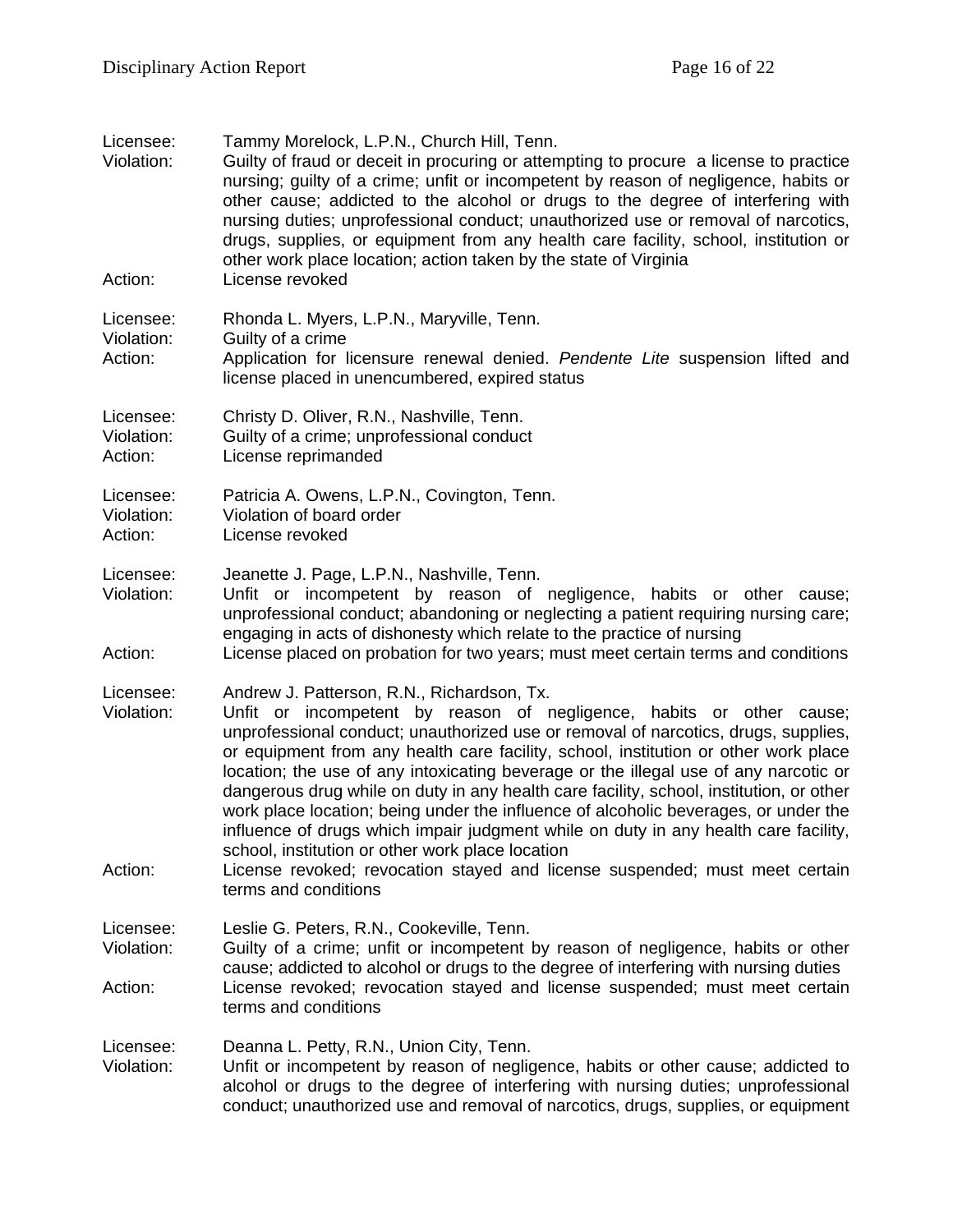| Action:                            | from any health care facility, school, institution or other work place location; being<br>under the influence of alcoholic beverages, or under the influence of drugs which<br>impair judgment while on duty in any health care facility, school, institution or other<br>work place location<br>License reinstated and revoked; revocation stayed and placed on suspension;<br>must meet certain terms and conditions                                                                                                                                                                                                                                                                                                                  |
|------------------------------------|-----------------------------------------------------------------------------------------------------------------------------------------------------------------------------------------------------------------------------------------------------------------------------------------------------------------------------------------------------------------------------------------------------------------------------------------------------------------------------------------------------------------------------------------------------------------------------------------------------------------------------------------------------------------------------------------------------------------------------------------|
| Licensee:<br>Violation:<br>Action: | Monica C. Phillips, R.N., Cordova, Tenn.<br>Violation of board order<br>License revoked; revocation stayed and placed on probation to run concurrent with<br>monitoring contract already in place with the Tennessee Professional Assistance<br>Program                                                                                                                                                                                                                                                                                                                                                                                                                                                                                 |
| Licensee:<br>Violation:<br>Action: | Tracey L. Podany, R.N., Hendersonville, Tenn.<br>Failure to pay student loan<br>License suspended                                                                                                                                                                                                                                                                                                                                                                                                                                                                                                                                                                                                                                       |
| Licensee:<br>Violation:<br>Action: | Ivette D. Porth, R.N., Lebanon, Tenn.<br>Unfit or incompetent by reason of negligence, habits or other cause; addicted to<br>the alcohol or drugs to the degree of interfering with nursing duties; unprofessional<br>conduct; the use of any intoxicating beverage or the illegal use of any narcotic or<br>dangerous drug while on duty in any health care facility, school, institution or other<br>work place location; being under the influence of alcoholic beverages or under the<br>influence of drugs which impair judgment while on duty in any health care facility,<br>school, institution or other work place location<br>License revoked; revocation stayed license suspended; must meet certain terms<br>and conditions |
| Licensee:<br>Violation:<br>Action: | Cindy R. Raybon, L.P.N., Murfreesboro, Tenn.<br>Violation of board order<br>License reinstated and revoked; revocation stayed and license suspended; must<br>meet certain terms and conditions                                                                                                                                                                                                                                                                                                                                                                                                                                                                                                                                          |
| Licensee:<br>Violation:<br>Action: | Catherine M. Reynolds, A.P.N., R.N., Portland Tenn.<br>Failed to file a notice with the board containing a name of the nurse practitioner,<br>the name of the licensed physician having supervision, control and responsibility<br>for prescriptive services rendered by the nurse practitioner and a copy of the<br>formulary describing services rendered by the nurse practitioner and a copy of<br>formulary describing the categories of legend drugs to be prescribed and/or issued<br>by the nurse practitioner.<br>Assessed \$500 civil penalty                                                                                                                                                                                 |
| Licensee:<br>Violation:<br>Action: | Chandra C. Rogers, R.N., Bridgeport, Ala.<br>Addicted to alcohol or drugs to the degree of interfering with nursing duties;<br>unprofessional conduct<br>License revoked; revocation stayed and license suspended; must meet certain<br>terms and conditions                                                                                                                                                                                                                                                                                                                                                                                                                                                                            |
| Licensee:<br>Violation:            | Tori D. Sinquefield, R.N., Hernando, Ms.<br>Unauthorized use and removal of narcotics, drugs, supplies, or equipment from<br>any health care facility, school, institution or other work place location;                                                                                                                                                                                                                                                                                                                                                                                                                                                                                                                                |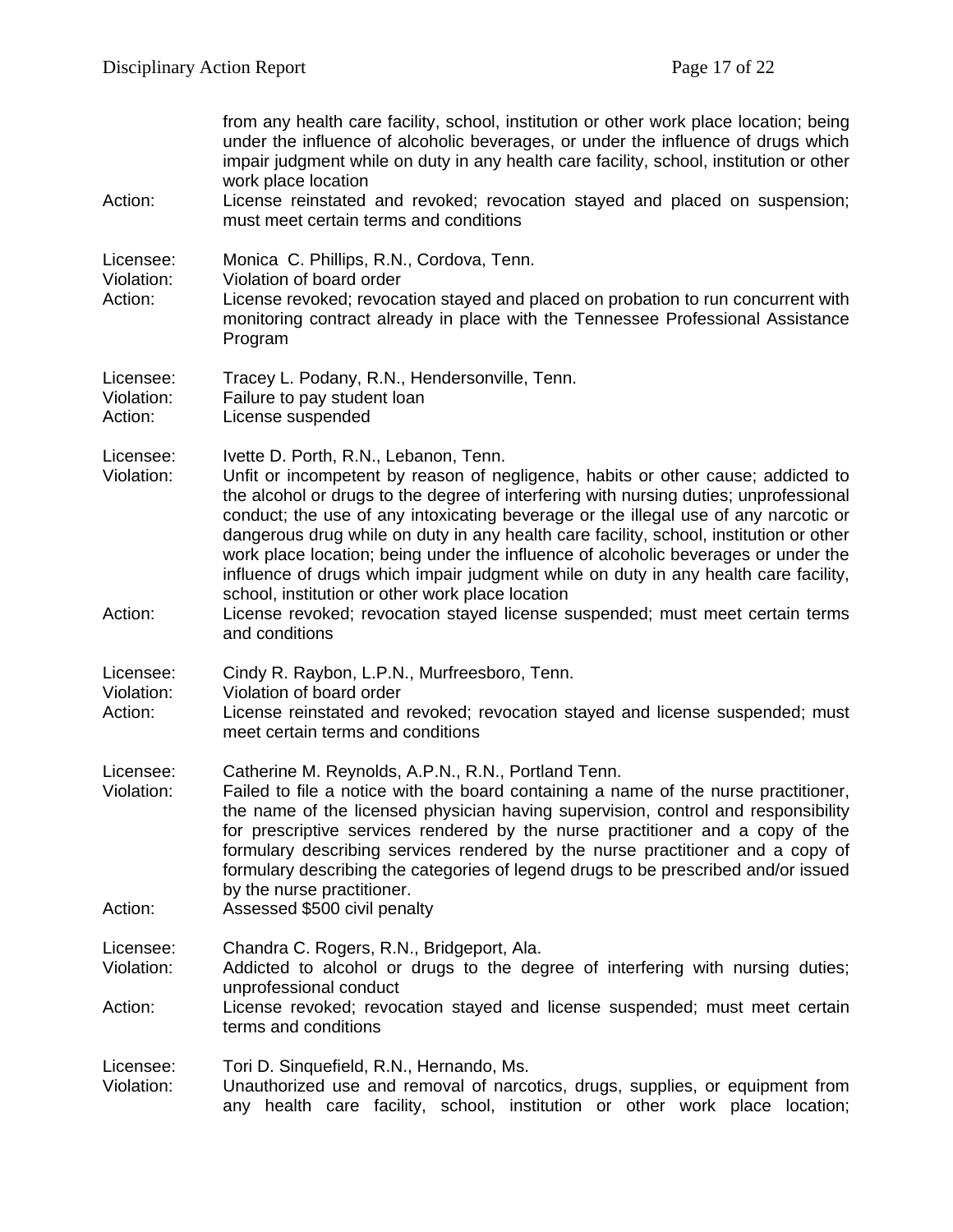unprofessional conduct

Action: License revoked Licensee: Terri T. Snider, R.N., Spring Hill, Tenn. Violation: Violation of board order Action: License voluntarily surrendered Licensee: Samantha J. Stout, L.P.N., Elizabethton, Tenn. Violation: Being under the influence of alcoholic beverages or under the influence of drugs which impair judgment while on duty in any health care facility, school, institution or other work place location; unprofessional conduct Action: License suspended; must meet certain terms and conditions Licensee: Mary A. Thomas-Debois, R.N., Wartrace, Tenn. Violation: Addicted to the use of alcohol or drugs to the degree of interfering with nursing duties; unprofessional conduct, unfitness or incompetency by reason of negligence, habits or other causes, as those terms are used in the statute, is defined as, but not limited to; making false or materially incorrect, inconsistent or unintelligible entries in any patient records or in the records of any health care facility, school, institution or other work place location pertaining to the obtaining, possessing or administration of any controlled substance as defined in the Federal Controlled Substance Act; unauthorized use or removal of narcotics, drugs, supplies, or equipment form any health care facility, school, institutions or other work place location; the use of any intoxicating beverage or the illegal use of any narcotic or dangerous drug while on duty in any health care facility, school, institution, or other work place location; engaging in acts of dishonesty which relate to the practice of nursing Action: License revoked; revocation stayed and license suspended; must meet certain terms and conditions Licensee: April D. Treadway, R.N., Erwin, Tenn. Violation: Unfit or incompetent by reason of negligence, habits or other cause; addicted to alcohol or drugs to the degree of interfering with nursing duties; unprofessional conduct; failure to maintain a record for each patient in which accurately reflects the nursing problems and interventions for the patient and/or failure to maintain a record for each patient which accurately reflects the name and title of the nurse providing care; the use of any intoxicating beverage or the illegal use of any narcotic or dangerous drug while on duty in any health care facility, school, institution, or other work place location; being under the influence of alcoholic beverages, or under the influence of drugs which impair judgment while on duty in any health care facility, school, institution or other work place location; engaging in acts of dishonesty which relate to the practice of nursing Action: License revoked; revocation stayed and placed on probation to run concurrent with monitoring contract already in place with the Tennessee Professional Assistance Program

Licensee: Elizabeth A. Walls, R.N., Johnson City, Tenn.<br>Violation: Failure to pay student loan

Failure to pay student loan

Action: License suspended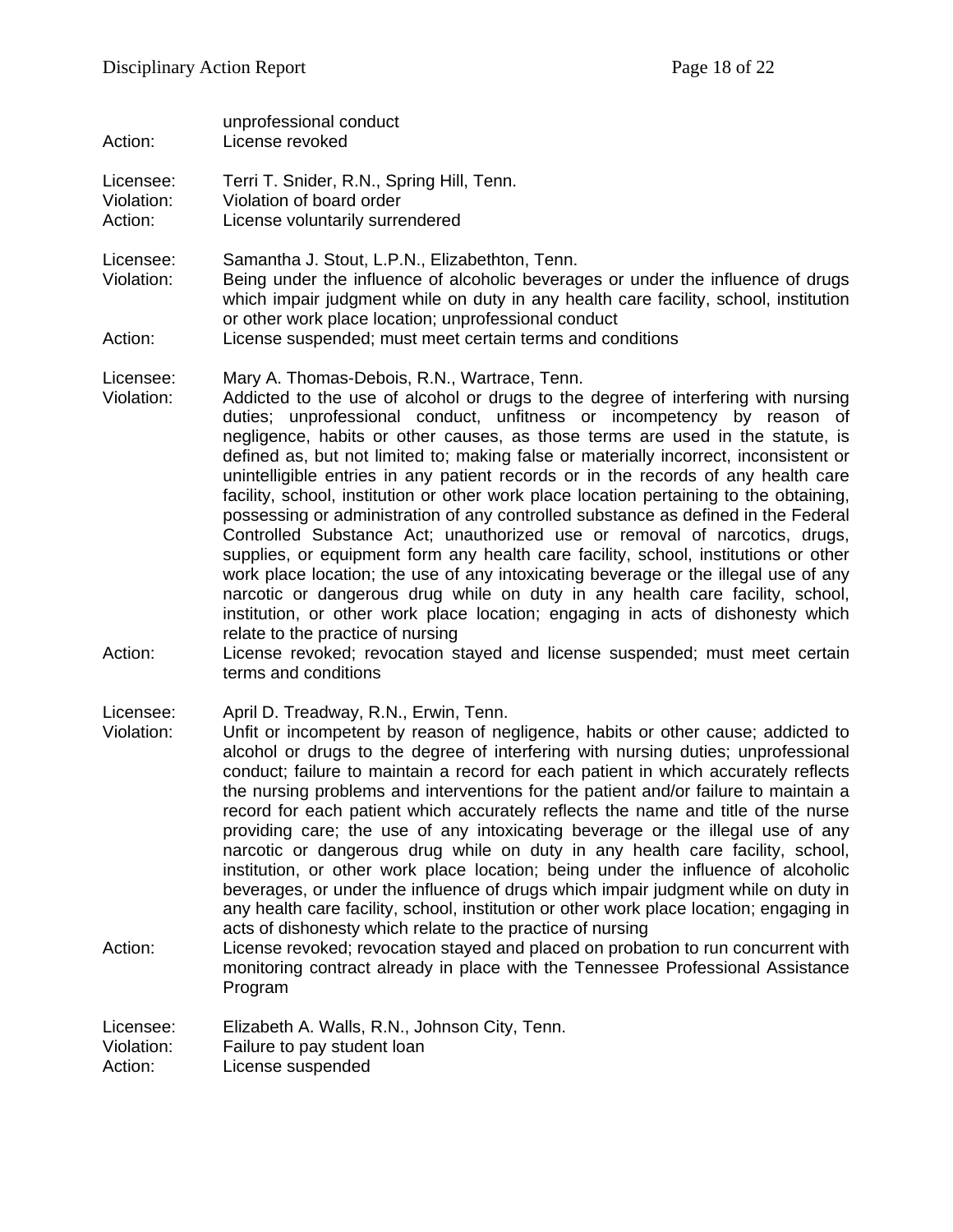| Licensee:<br>Violation:<br>Action: | Dianna C. Watson, R.N., Tellico Plains, Tenn.<br>Unprofessional conduct<br>License revoked                                                                                                                                                                                                                                                                                                                                                                                                                                                                                                                                                                                                                                                                                                                                                                            |
|------------------------------------|-----------------------------------------------------------------------------------------------------------------------------------------------------------------------------------------------------------------------------------------------------------------------------------------------------------------------------------------------------------------------------------------------------------------------------------------------------------------------------------------------------------------------------------------------------------------------------------------------------------------------------------------------------------------------------------------------------------------------------------------------------------------------------------------------------------------------------------------------------------------------|
| Licensee:<br>Violation:            | Candace A. White, R.N., Moss, Tenn.<br>Addicted to alcohol or drugs to the degree of interfering with nursing duties;<br>unprofessional conduct<br>License placed on probation to run concurrent with monitoring contract already in<br>place with the Tennessee Professional Assistant Program                                                                                                                                                                                                                                                                                                                                                                                                                                                                                                                                                                       |
| Action:                            |                                                                                                                                                                                                                                                                                                                                                                                                                                                                                                                                                                                                                                                                                                                                                                                                                                                                       |
| Licensee:<br>Violation:<br>Action: | Sarah N. Dalton White, L.P.N., Tullahoma, Tenn.<br>Being under the influence of alcoholic beverages, or under the influence of drugs<br>which impair judgment while on duty in any health care facility, school, institution<br>or other work place location; unfit or incompetent by reason of negligence, habits<br>or other cause; addicted to alcohol or drugs to the degree of interfering with<br>nursing duties, unprofessional conduct<br>License suspended; must meet certain terms and conditions                                                                                                                                                                                                                                                                                                                                                           |
|                                    |                                                                                                                                                                                                                                                                                                                                                                                                                                                                                                                                                                                                                                                                                                                                                                                                                                                                       |
| Licensee:<br>Violation:            | Susan Whitsitt, R.N., Selmer, Tenn.<br>Unfit or incompetent by reason of negligence, habits or other cause; addicted to<br>alcohol or drugs to the degree of interfering with nursing duties; unprofessional<br>conduct                                                                                                                                                                                                                                                                                                                                                                                                                                                                                                                                                                                                                                               |
| Action:                            | License voluntarily surrendered                                                                                                                                                                                                                                                                                                                                                                                                                                                                                                                                                                                                                                                                                                                                                                                                                                       |
| Licensee:<br>Violation:            | Christie Wilson, L.P.N., Maryville, Tenn.<br>Guilty of a crime; unfit or incompetent by reason of negligence, habits or other<br>cause; addicted to alcohol or drugs to the degree of interfering with nursing<br>duties; unprofessional conduct; unauthorized use or removal of narcotics, drugs,<br>supplies, or equipment form any health care facility, school, institutions or other<br>work place location; engaging in acts of dishonesty which relate to the practice of<br>nursing                                                                                                                                                                                                                                                                                                                                                                           |
| Action:                            | License revoked; revocation stayed and license suspended; must meet certain<br>terms and conditions                                                                                                                                                                                                                                                                                                                                                                                                                                                                                                                                                                                                                                                                                                                                                                   |
| Licensee:<br>Violation:            | Mary Jo Wilson, R.N., Jackson, Tenn.<br>The use of any intoxicating beverage or the illegal use of any narcotic or<br>dangerous drug while on duty in any health care facility, school, institution or other<br>work place location; being under the influence of alcoholic beverages, or under the<br>influence of drugs which impair judgment while on duty in any health care facility,<br>school, institution or other work place location; unfit or incompetent by reason of<br>negligence, habits, or other cause; addicted to alcohol or drugs to the degree of<br>interfering with nursing duties; unprofessional conduct; has violated or attempted<br>to violate, directly or indirectly, or assisted in or abetted the violation of, or<br>conspired to violate, any provision of this chapter or any lawful order of the board<br>issued pursuant thereto |
| Action:                            | License revoked                                                                                                                                                                                                                                                                                                                                                                                                                                                                                                                                                                                                                                                                                                                                                                                                                                                       |
| Licensee:<br>Violation:<br>Action: | Kimberly Womack-Vinson, R.N., Atlanta, Ga.<br>Failure to pay student loan<br>License suspended                                                                                                                                                                                                                                                                                                                                                                                                                                                                                                                                                                                                                                                                                                                                                                        |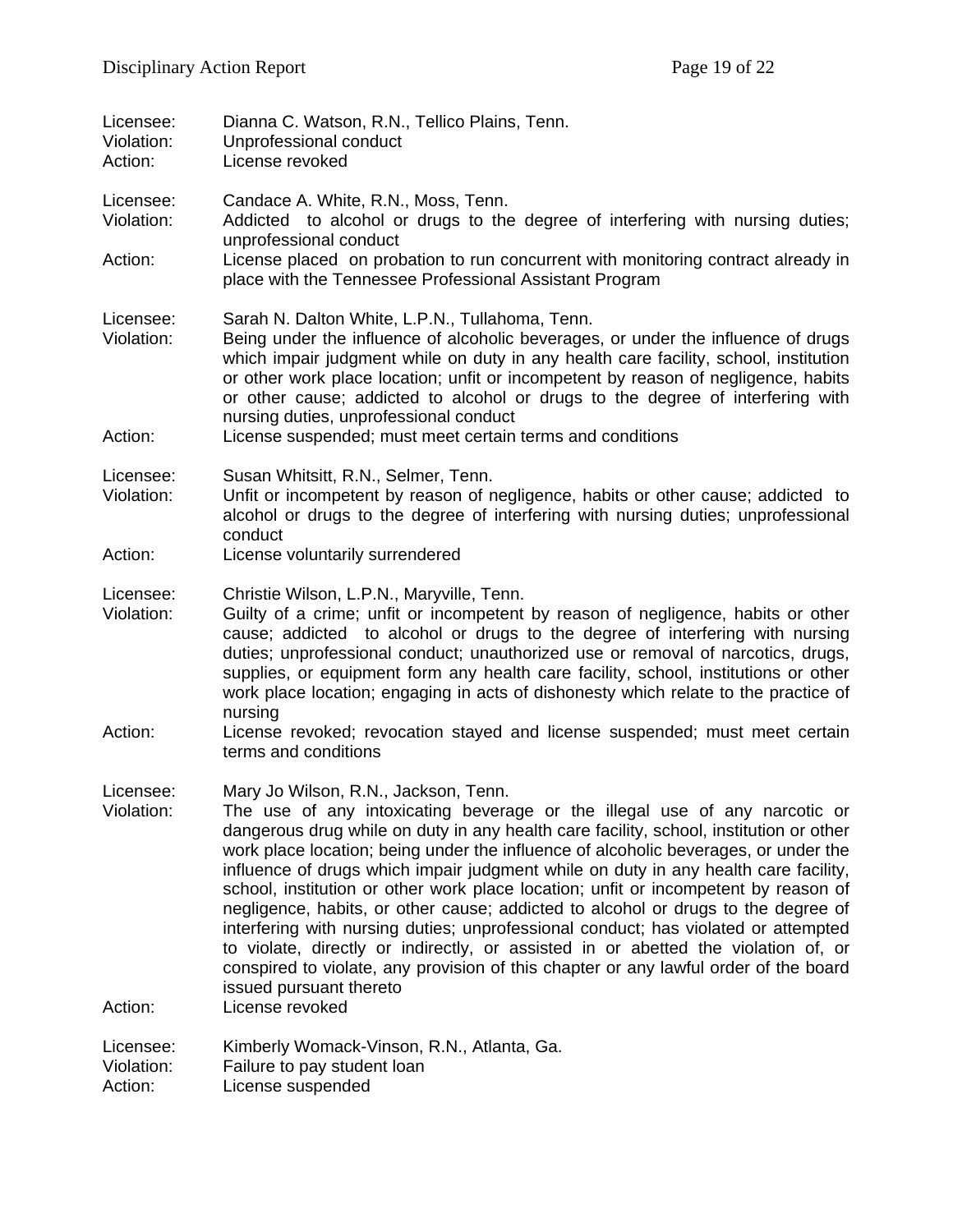# **BOARD OF OCCUPATIONAL THERAPY**

| Licensee:  | Marie E. Abdu, O.T.A., Knoxville, Tenn.                                      |
|------------|------------------------------------------------------------------------------|
| Violation: | Failure to maintain sufficient continuing education credits                  |
| Action:    | Assessed \$100 civil penalty; must submit two continuing education credits   |
| Licensee:  | Danita L. Adams, O.T.A., Memphis, Tenn.                                      |
| Violation: | Failure to maintain sufficient continuing education credits                  |
| Action:    | Assessed \$100 civil penalty; must submit 24 continuing education credits    |
| Licensee:  | Jared M. Alvey, O.T., Collierville, Tenn.                                    |
| Violation: | Failure to maintain sufficient continuing education credits                  |
| Action:    | Assessed \$100 civil penalty; must submit two continuing education credits   |
| Licensee:  | Rebecca S. Anderson, O.T., Hermitage, Tenn.                                  |
| Violation: | Failure to maintain sufficient continuing education credits                  |
| Action:    | Assessed \$100 civil penalty; must submit two continuing education credits   |
| Licensee:  | Rachel D. Ellis, O.T., Johnson City, Tenn.                                   |
| Violation: | Failure to maintain sufficient continuing education credits                  |
| Action:    | Assessed \$100 civil penalty; must submit two continuing education credits   |
| Licensee:  | Cota Sylvia Harvey, O.T., Wartburg, Tenn.                                    |
| Violation: | Failure to maintain sufficient continuing education credits                  |
| Action:    | Assessed \$100 civil penalty; must submit two continuing education credits   |
| Licensee:  | Amanda D. Johnson, O.T.A., Crossville, Tenn.                                 |
| Violation: | Failure to maintain sufficient continuing education credits                  |
| Action:    | Assessed \$100 civil penalty; must submit eight continuing education credits |
| Licensee:  | John J. Keith, O.T., Nashville, Tenn.                                        |
| Violation: | Failure to maintain sufficient continuing education credits                  |
| Action:    | Assessed \$100 civil penalty; must submit 2.75 continuing education credits  |
| Licensee:  | Richard J. Malone, O.T., Clarksville, Tenn.                                  |
| Violation: | Failure to maintain sufficient continuing education credits                  |
| Action:    | Assessed \$100 civil penalty; must submit 14.5 continuing education credits  |
| Licensee:  | Wesley J. Page, O.T., Memphis, Tenn.                                         |
| Violation: | Failure to maintain sufficient continuing education credits                  |
| Action:    | Assessed \$100 civil penalty; must submit two continuing education credits   |
| Licensee:  | Jennifer L. Zialcita, O.T., Knoxville, Tenn.                                 |
| Violation: | Failure to maintain sufficient continuing education credits                  |
| Action:    | Assessed \$100 civil penalty; must submit one continuing education credit    |
| Licensee:  | Brain K. Zimprich, O.T.A., New Tazewell, Tenn.                               |
| Violation: | Failure to maintain sufficient continuing education credits                  |
| Action:    | Assessed \$100 civil penalty; must submit 24 continuing education credits    |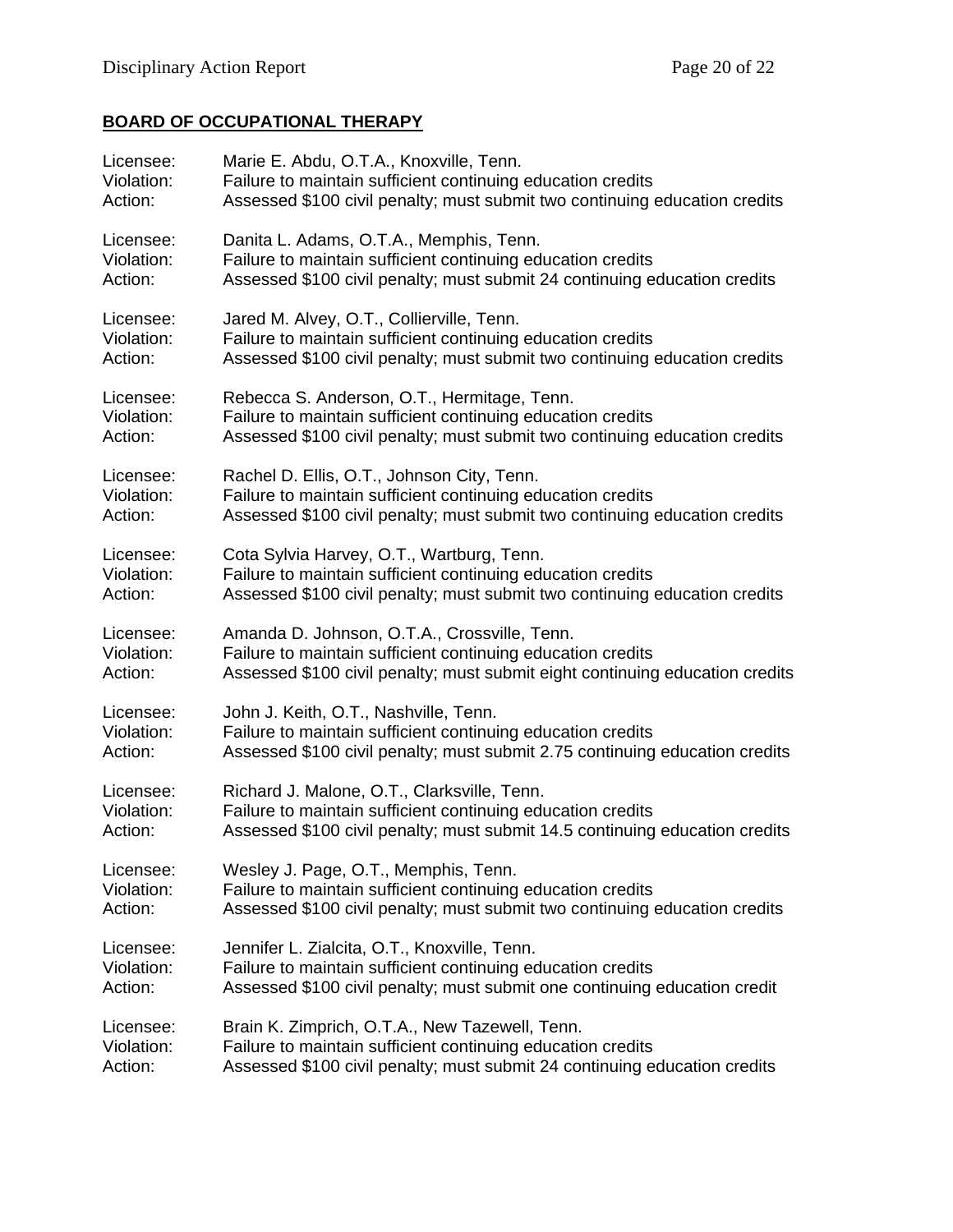## **BOARD OF OSTEOPATHIC EXAMINERS**

Licensee: Jerry Mitchell III, D.O., Meridian, Ms.

Violation: Unprofessional, dishonorable or unethical conduct; habitual intoxication or personal misuse of any drugs or the use of intoxicating liquors, narcotics, controlled substances or other drugs or stimulants in such manner as to adversely affect the person's ability to practice medicine; violating or attempting to violate, directly or indirectly, or assisting in or abetting the violation of or conspiring to violate any provisions of this chapter; engaging in the practice of medicine when mentally or physically unable to safely do so; action taken by the state of Mississippi; failed to notify department within thirty (30) days after the occurrence of an event or the attainment of a status that is required to be reported Action: License revoked; assessed costs

Licensee: Joe W. Morgan, D.O., Powell, Tenn.

- Violation: Action taken by the state of Florida; unprofessional conduct; dispensing, prescribing or otherwise distributing any controlled substance or any other drug not in the course of professional practice, or not in good faith to relieve pain and suffering or not to cure an ailment, physical infirmity or disease.
- Action: License suspended; must meet certain terms and conditions; assessed \$900 civil penalty, plus costs

Licensee: Gary D. O'Shaughnessy, D.O., Knoxville, Tenn.

Violation: Unprofessional, dishonorable or unethical conduct; habitual intoxication or personal misuse of any drugs or the use of intoxicating liquors, narcotics, controlled substances or other drugs or stimulants in such a manner as to adversely affect the person's ability to practice medicine; dispensing, prescribing or otherwise distributing any controlled substance or any other drug not in the course of professional practice, or not in good faith to relieve pain and suffering or not to cure an ailment, physical infirmity or disease; dispensing, prescribing or otherwise distributing to any person a controlled substance or other drug if such person is addicted to the habit of using controlled substances without making a bona fide effort to cure the habit of such patient; dispensing, prescribing or otherwise distributing to any person a controlled substance or other drug to a person in violation of any law of the state or the United States

Action: License reprimanded; assessed \$2,000 civil penalty, plus costs

#### **BOARD OF PHYSICAL THERAPY**

| Licensee:<br>Violation:<br>Action: | Gregory S. Barnett, P.T., Knoxville, Tenn.**<br>Failure to maintain sufficient continuing education credits<br>Assessed \$650 civil penalty; must submit 6.5 continuing education credits                                             |
|------------------------------------|---------------------------------------------------------------------------------------------------------------------------------------------------------------------------------------------------------------------------------------|
| Licensee:<br>Violation:<br>Action: | Clara W. Burch, P.T., Nashville, Tenn.**<br>Failure to maintain sufficient continuing education credits<br>License suspended for no less than 45 days: must submit four continuing<br>education credits; assessed \$400 civil penalty |
| Licensee:<br>Violation:            | Jennifer A. Dawsey, P.T.A., Bristol, Va.<br>Making misleading, deceptive, untrue or fraudulent representations in violation of<br>this chapter, or otherwise, in practice of the profession; a violation or attempted                 |